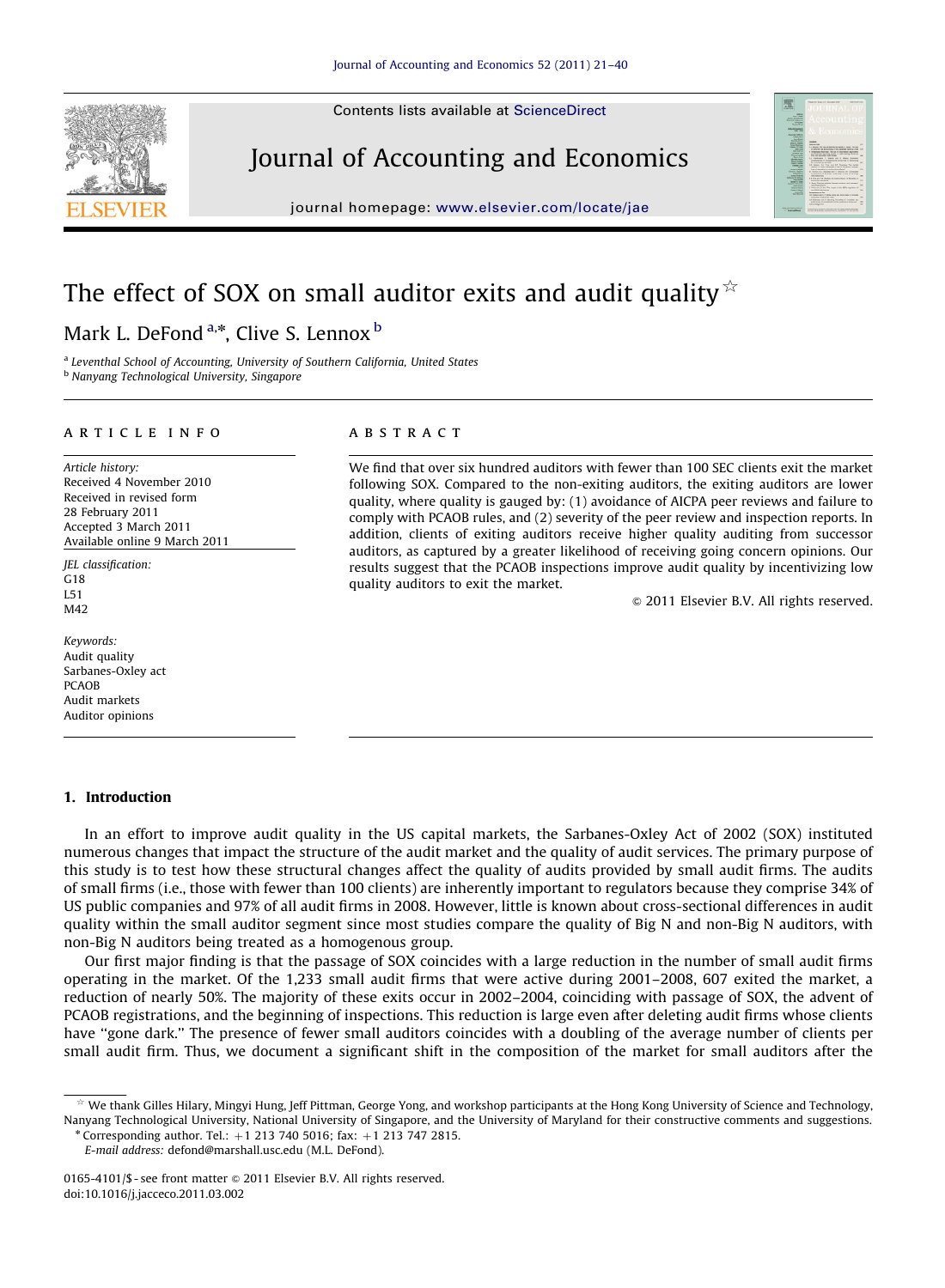adoption of SOX. In contrast to the drop in small audit firms, Arthur Andersen is the sole large or medium-sized audit firm to exit the market over this period.

The large reduction in the number of small auditors is consistent with SOX and the new PCAOB enforcement environment imposing costs on small auditors that incentivize them to exit the market. SOX imposes higher costs on all public company auditors by increasing regulatory scrutiny, demanding stricter compliance with auditing standards, and by raising the penalties for auditor misconduct. However, these costs are likely to be proportionally higher for small auditors because there is a fixed cost component of complying with the stricter regulatory standards demanded by the PCAOB. Small auditors, who have a smaller audit fee base, are less able to recover these fixed costs through higher fees and still remain competitive.

In addition, we argue that SOX imposes proportionally higher costs on low quality auditors for several reasons. One is that PCAOB inspections are more likely to uncover misconduct among low quality auditors. This exposes low quality auditors to costly penalties, including large fines and being barred from public practice. In addition, the PCAOB routinely notifies the SEC and the Justice Department of regulatory and criminal violations perpetrated by errant auditors [\(PCAOB,](#page-19-0) [2008\)](#page-19-0). The PCAOB registration process is also incrementally more costly for lower quality auditors. Registration requires auditors to make detailed disclosures of their quality control practices and past misconduct, which is apt to draw unwanted regulatory attention to low quality auditors. Taken together, these arguments suggest that low quality auditors are more likely to find it cost beneficial, at the margin, to exit the market for public company audits in response to the new regulatory environment implemented under SOX. Thus, our investigation tests whether the small auditors that exited the market following the passage of SOX tended to be lower quality, and whether their departure is associated with an improvement in audit quality.

We begin by examining whether the exiting audit firms are less likely to have been peer reviewed by the AICPA or inspected by the PCAOB. This test is motivated by the fact that many small auditors of public companies do not receive AICPA peer reviews, or fail to register with the PCAOB, thereby avoiding PCAOB inspections.<sup>1</sup> For the exiting auditors who are peer reviewed or inspected, we then examine whether their peer review or inspection reports are more likely to disclose deficiencies and weaknesses. We examine the content of the peer review and inspection reports because prior literature suggests that unfavorable reports are associated with poor audit quality (i.e., [Hilary and Lennox, 2005;](#page-18-0) [Casterella](#page-18-0) [et al., 2009;](#page-18-0) [Gunny and Zhang, 2009\)](#page-18-0).

We find that compared to the non-exiting small audit firms, the exiting auditors are less likely to have undergone an AICPA peer review or a PCAOB inspection. Importantly, the auditors that avoid PCAOB inspections do so by failing to register with the PCAOB, which is a violation of SEC requirements. Moreover, the exiting firms are more likely to receive peer review and inspection reports that contain a larger number of reported weaknesses and deficiencies in virtually all categories we investigate. Importantly, these findings continue to hold after controlling for a variety of factors, including clients who de-register with the SEC (e.g., the clients that ''go dark''), audit firm mergers, and ''mismatches'' in auditorclient size [\(Shu, 2000](#page-19-0)). Overall, these findings are consistent with small low quality auditors exiting the market in response to the stricter enforcement environment that followed the passage of SOX.

While the above evidence is consistent with lower quality auditors exiting the market, it does not necessarily follow that audit quality improves after their exodus. The exodus of low quality auditors may not improve audit quality for at least two reasons. First, doubling the average number of clients may overwhelm the non-exiting audit firms, thereby reducing their audit quality. Audit quality may also decline if the newly appointed successor audit firm knows less about the client than the exiting audit firm. Second, if the clients of the exiting auditors demand low quality auditing, they may simply switch to a non-exiting auditor of the same low quality in which case the quality of their audits would not improve. Thus, our next set of tests examine whether the audit quality provided to the clients of the exiting auditors improves under the successor auditors.

Following prior research (e.g., [Craswell et al., 2002](#page-18-0); [DeFond et al., 2002](#page-18-0)), we use going-concern modified (GC) audit opinions to surrogate for the auditor's propensity to both detect and report problems related to the client's financial condition. The auditor's decision to issue a GC is particularly salient for the small audit firms in our analysis since they issue GC opinions in 48% of the client-years in our sample. The auditor's assessment of whether the client has goingconcern problems is somewhat subjective and not merely the result of following a mechanical set of rules. This suggests that auditors have to exercise significant professional judgment and use their discretion when deciding whether it is appropriate to issue a GC opinion. This subjectivity makes it easier for lower quality auditors to yield to client pressure to inappropriately issue clean audit opinions. Thus, as with prior research, we assume that lower quality auditors are less likely to issue GC opinions. Our analysis finds that successor auditors are more likely than exiting auditors to issue GC opinions to the clients of the exiting auditors. This is consistent with the clients of exiting auditors receiving higher quality auditing from their successor auditors, and thus an increase in audit quality for the clients of the exiting auditors.

<sup>1</sup> In September 2007 the SEC charged 39 audit firms with unlawfully auditing public clients without being registered with the PCAOB. In the press release, Linda Chatman Thomsen, director of the SEC's Enforcement Division, states:

<sup>&#</sup>x27;'The Commission is committed to ensuring compliance with the regulatory framework Congress established for auditors of public companies. When these auditors failed to register with the PCAOB, they violated one of the key requirements of Sarbanes-Oxley and evaded the PCAOB's oversight authority. The actions we take today protect investors and will deter future violations of Sarbanes-Oxley's registration provision.'' [Securities and](#page-19-0) [Exchange Commission \(2007\).](#page-19-0)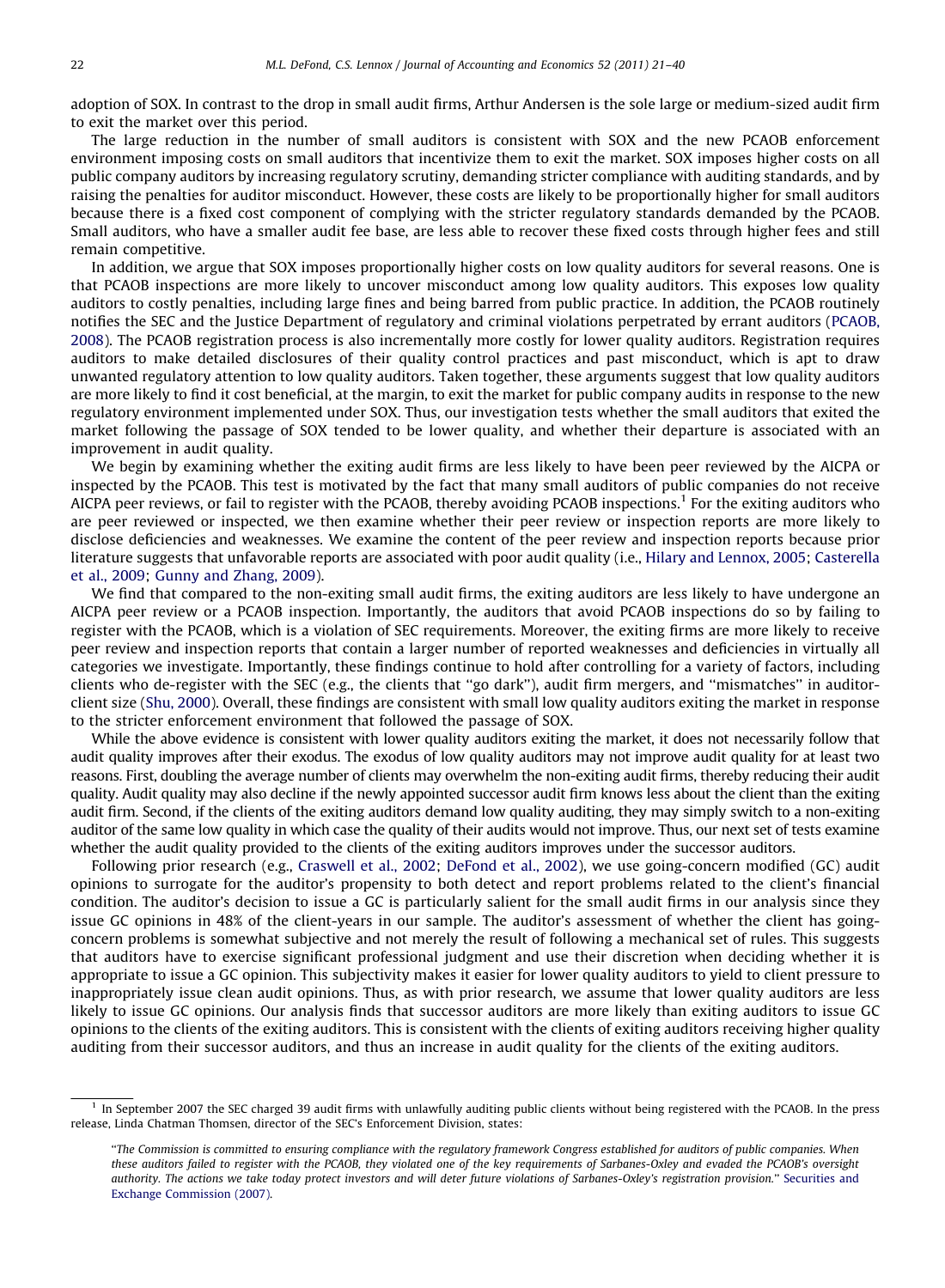Finally, we perform additional analyses to assess whether the decline in small auditors is due primarily to supply side effects, whereby the low quality auditors are incentivized to exit the market; or demand side effects, whereby clients are incentivized to avoid low quality auditors. This analysis consists of examining the incidence of auditor resignations and client defections. We find strong evidence that supply side effects, in general, are relatively more important than demand side effects. In addition, we find that our results are robust to several sensitivity tests. In particular, our results with respect to GC opinions are robust to controlling for financial shocks that may trigger the issuance of GC opinions and controlling for whether the GC opinion precedes or follows a PCAOB inspection (because [Gramling et al. \(2011\)](#page-18-0) finds that auditors are more likely to issue GC opinions following PCAOB inspections).

Our findings make several important contributions to the literature. First, the results suggest that SOX dramatically changes the structure of the market for small auditors by reducing the number of audit firms and significantly increasing audit firm size and client concentration. Rather than shrink the market for small auditors, regulators apparently intended to expand the available set of public company audit firms outside of the Big 4 following the collapse of Arthur Andersen.<sup>2</sup> Regulators also intended the newly instituted PCAOB inspections to remedially improve audit quality by identifying and rectifying audit firms' deficiencies. In contrast, our findings are consistent with SOX improving audit quality through incentivizing the lower quality audit firms to exit the market. Specifically, SOX imposed proportionally higher costs on low quality audit firms, making it relatively more cost beneficial for them to exit the market.

Second, our work complements two concurrent working papers that test whether audit firms supply higher quality audits after they are inspected by the PCAOB [\(Carcello and Mastrolia, 2008;](#page-18-0) [Gramling et al., 2011\)](#page-18-0). These studies assess whether the PCAOB inspections fulfill their intended remedial role by changing the level of audit quality. Their research design compares audit quality for a given audit firm in the periods before versus after a PCAOB inspection. For example, [Gramling et al. \(2011\)](#page-18-0) compares the frequency of GC opinions in the periods before and after PCAOB inspections and concludes that non-Big 4 auditors are more likely to issue GC opinions after PCAOB inspections that disclose auditor deficiencies. Thus, they study the effects of the PCAOB inspections for the small auditors that remain in the market. In contrast, we investigate a very different channel through which the introduction of PCAOB registrations and inspections improved audit quality, namely incentivizing auditors to exit the market. Because most of the auditors that exited the market in our sample did so before being inspected, they are not in the sample examined in [Gramling et al. \(2011\).](#page-18-0) Thus, while our work complements these studies, the motivation for our analysis, our empirical tests, and our findings are much different.

Third, our study contributes to a wider literature on the consequences of SOX. One line of investigation that somewhat parallels our study finds that SOX incentivizes SEC registrants to de-register, often referred to as ''going dark'' [\(Engel et al.,](#page-18-0) [2007](#page-18-0); [Leuz et al., 2008;](#page-18-0) [Hostak et al., 2008](#page-18-0); [Piotroski and Srinivasan, 2008\)](#page-18-0). Our findings suggest that by imposing relatively higher costs on lower quality auditors, SOX also incentivizes lower quality auditors to stop auditing SEC registrants, and that the audit firm exits are not explained by client firms de-registering from the SEC. A characteristic our study shares with the ''going dark'' literature is that we analyze relatively small public companies. Thus, we also contribute to a large and wide-ranging literature that examines a variety of issues related to smaller public companies. For example, [Gao et al. \(2009\)](#page-18-0) examine whether public companies with market float of \$75 million or less manage the size of their float after SOX; [Louis \(2005\)](#page-18-0) examines acquisition premiums for clients of non-Big 4 auditors; and [Weber and Willenborg](#page-19-0) [\(2003\)](#page-19-0) examine the audit opinions of ''micro-cap'' IPOs.

We acknowledge, however, that our conclusions depend on the reliability of our audit quality measures. In particular, we expect lower quality auditors to be more likely to avoid AICPA peer reviews or fail to register with the PCAOB, and that they are more likely to receive unfavorable review or inspection reports. In addition, we assume that lower quality auditors are more likely to yield to client pressure by issuing fewer GC opinions. However, we emphasize that our conclusions are not based on any single audit quality proxy but are instead based on multiple proxies and we take some comfort in the consistency of the results.

The remainder of the paper is organized as follows. Section 2 discusses the impact of SOX on the structure of the audit market and the potential consequences for audit quality. In Section 3, we compare the exiting and non-exiting auditors with respect to their participation in the AICPA peer review program and compliance with PCAOB registration requirements and the reports that they receive from peer reviewers and PCAOB inspectors. Section 4 tests whether the exiting firms supply lower quality audits than their successors, as measured by the non-issuance of going-concern opinions. Section 5 reports robustness tests, while Section 6 presents our conclusions.

# 2. The impact of SOX and PCAOB enforcement on audit market structure

The PCAOB inspections instituted under SOX impose higher costs on all public company auditors by increasing regulatory scrutiny, requiring stricter compliance with auditing standards, and by subjecting auditors to higher penalties for misconduct. Ostensibly, the PCAOB intends its inspections to play a remedial role in reforming the audit markets by identifying and rectifying poor quality auditing practices. As summarized in the PCAOB's annual report: ''The overall objective of the Board's enforcement program is to promote improvements in the quality of public company auditing by taking remedial and

 $2$  SEC Chairman Christopher Cox laments that "...there are modest steps the SEC and AICPA can take together to support competition and choice in the market for smaller public company auditing services.''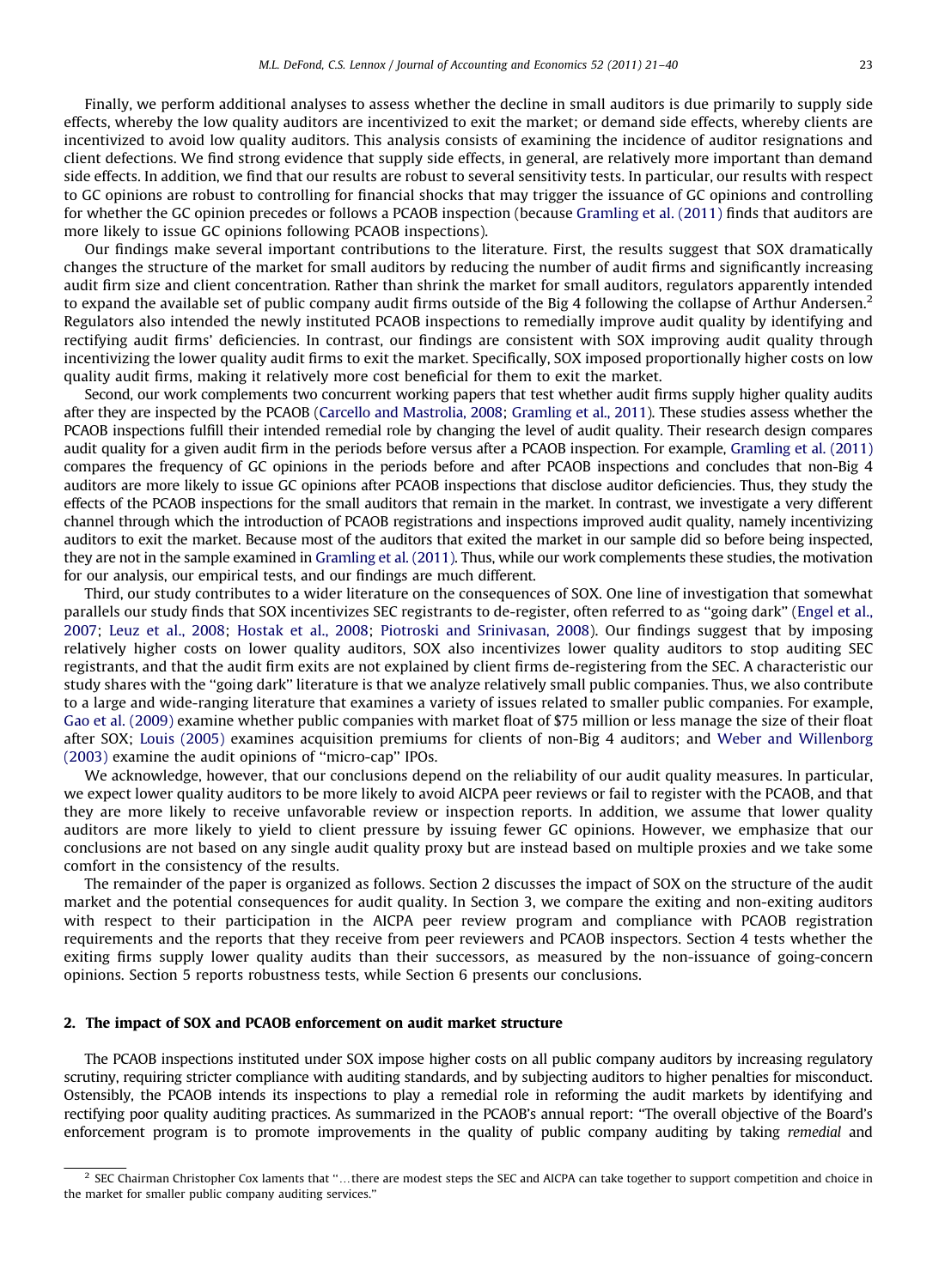disciplinary measures..." and "This remediation process is a cornerstone of the PCAOB's supervisory model of oversight" (emphasis added, [PCAOB, 2003, 2007\)](#page-19-0). However, while the primary goal of the PCAOB's enforcement program is to help auditors increase the quality of the services they provide, it may impose relatively higher costs on some audit firms. Specifically, SOX is likely to impose greater costs on smaller auditors, particularly those that provide low quality audits.

#### 2.1. The impact of PCAOB enforcement on small auditors

Small auditors are likely to incur proportionally higher costs after SOX for several reasons. One is that there is likely to be a fixed cost component of more stringent compliance with the high standards of auditor conduct required under SOX. One mechanism through which high auditing standards are enforced is PCAOB inspections, which have a reputation for rigorously enforcing strict compliance with auditing standards ([Farrell and Shabad, 2005](#page-18-0)). Stricter compliance requires auditors to invest in a variety of practice areas that are closely monitored by the PCAOB, such as procedures for client acceptance and retention, partner compensation and review, auditor independence, and staff training. Since small auditors have relatively fewer clients, fewer partners and fewer staff, these investments are proportionally higher for small auditors when compared with large auditors. Fewer clients also mean that small auditors are less able to pass the additional costs to their clients and still remain competitive. Thus, the fixed costs of stricter compliance increase the likelihood that small auditors will find it cost beneficial to cease auditing public companies after SOX.

The PCAOB inspections will also impose additional costs on auditors if the inspections are indiscriminate in criticizing auditor conduct, as some claim. In particular, PCAOB inspectors have been criticized for rebuking auditors over trivial and inconsequential audit weaknesses, and of second-guessing the judgment of well-intentioned auditors.3 This makes it relatively more cost beneficial for small auditors, who are likely to have relatively fewer public clients, to exit the market for public companies irrespective of their quality. Another reason SOX imposes relatively higher costs for small auditors is that PCAOB inspectors examine a much larger proportion of small auditor clients. [Lennox and Pittman \(2010\)](#page-18-0) report that inspectors examine an average of 92% of engagements for auditors with two or three clients, compared with 22% of engagements for auditors with between 11 and 99 clients. Because PCAOB inspections have a disruptive impact on auditors' normal activities ([Daugherty and Tervo, 2008\)](#page-18-0), examining a higher proportion of their clients imposes a relatively greater cost on small auditors. In addition, examining a relatively larger sample of audit engagements for smaller auditors means that PCAOB inspectors are more likely to uncover unintentional errors, increasing the chance that the inspections will result in costly penalties.

# 2.2. The impact of PCAOB enforcement on low quality auditors

The new PCAOB enforcement environment is likely to impose proportionally higher costs on low quality auditors for several reasons. One is that low quality auditors are subject to greater scrutiny and harsher penalties as a result of the PCAOB inspections. As noted earlier, the PCAOB inspectors have a reputation for demanding stricter compliance with high standards of auditor conduct. This means that the PCAOB inspections are more likely to uncover audit failures among low quality auditors. In addition, unlike the peer reviewers, the PCAOB inspectors are able to institute disciplinary proceedings against errant auditors, and notify the SEC and the Justice Department of regulatory and criminal violations [\(PCAOB,](#page-19-0) [2008\)](#page-19-0).4 Thus, PCAOB inspections are also more likely to impose higher penalties on lower quality auditors.

Another reason low quality auditors are likely to incur higher costs is that PCAOB registration and compliance is incrementally more costly for low quality auditors. Public company audit firms are required to register with the PCAOB and the registration application requires auditors to submit a Form 1, which discloses the auditor's quality control policies and any criminal, civil or disciplinary actions or proceedings pending against the auditor. These disclosures are likely to draw unwanted regulatory attention to low quality auditors (i.e., those with poor quality control practices and/or with pending enforcement actions). Thus, the PCAOB application process imposes greater costs on low quality auditors, which means that low quality auditors would find it more cost beneficial to exit the market in order to avoid having to register with the PCAOB. In addition, the PCAOB application requires the auditor to pay a fee, that is nonrefundable even if the application is denied or its registration is later revoked by the PCAOB. This further dissuades low quality auditors to register with the PCAOB because low quality auditors are more likely to have their applications denied or later revoked. Thus, at the margin, it is more cost beneficial for lower quality auditors to exit the market for public company audits.

# 2.3. Changes in audit quality after SOX

A significant reduction in the number of small audit firms potentially impacts audit quality by changing the structure of the audit market. Reducing the number of audit firms, ceteris paribus, increases the number of clients per audit firm. But it

 $3$  As lamented in [Farrell and Shabad \(2005\),](#page-18-0) "... no issue is too small to be the subject of PCAOB scrutiny."

<sup>4</sup> These penalties can be quite costly. For example, during 2007, the PCAOB reported the settlement of nine disciplinary proceedings against five audit firms and 10 associated persons, with penalties that included a \$1 million fine, the censuring of several audit firms, and the barring of several individuals from practicing public accounting [\(PCAOB, 2007](#page-19-0)).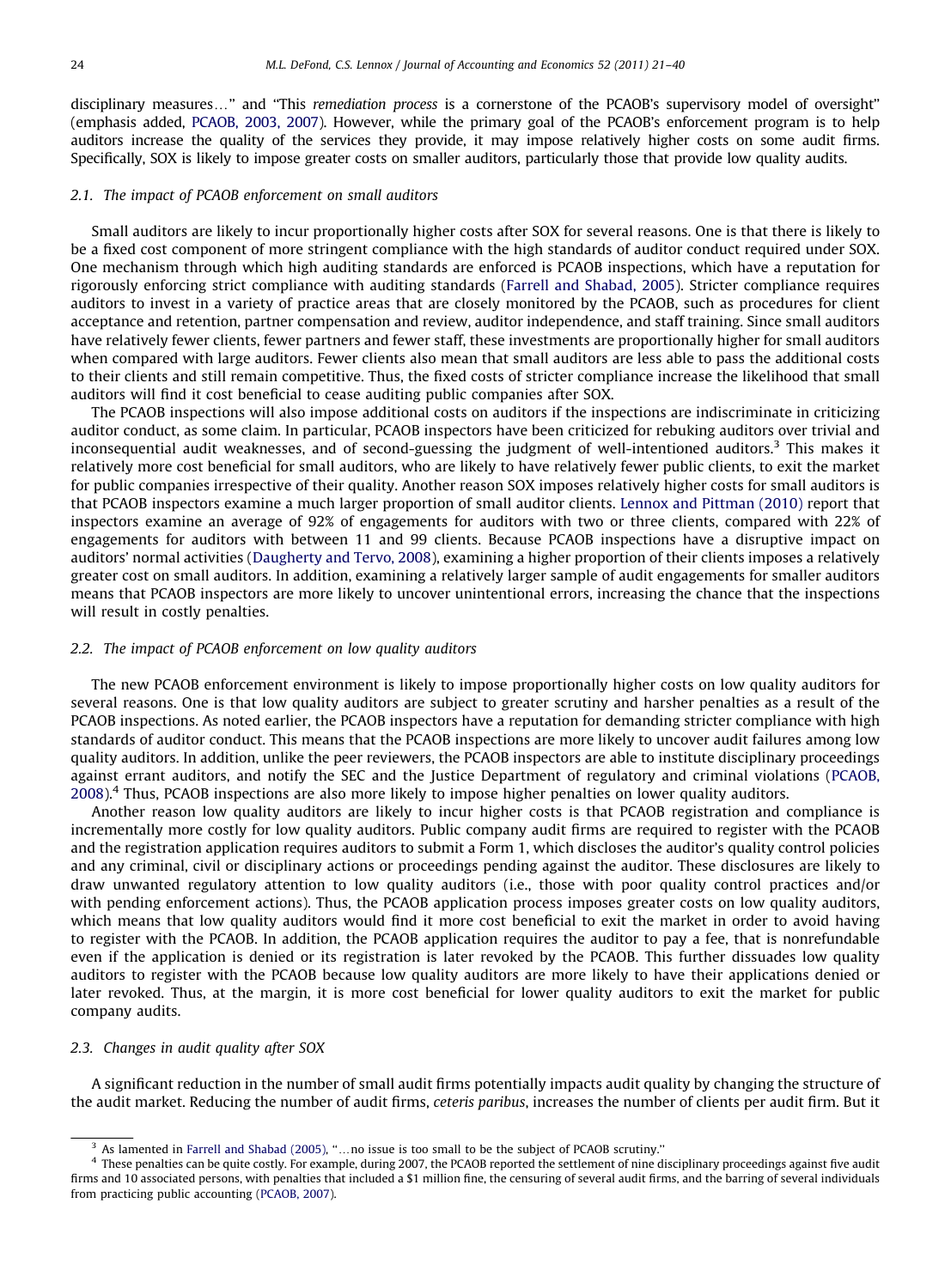is difficult to predict whether an increase in the size of the average audit firm is likely to increase or decrease audit quality. Theoretical and empirical research finds that larger auditors, as captured by membership among the Big N, tend to provide higher quality audits (e.g., [DeAngelo, 1981](#page-18-0)). Increasing the average size of small audit firms may therefore enhance audit quality. However, if auditors have difficulties servicing the rapid increase in clients – due to factors such as human resource constraints – an increase in the average size of small audit firms may damage audit quality. Thus, it is ultimately an empirical question whether an increase in client concentration in the market for small auditors improves or erodes audit quality.

In addition to the above factors, SOX introduces a variety of changes unrelated to PCAOB inspections that are likely to influence the demand for audit quality. SOX requires managers to sign off on the veracity of the financial statements and holds them personally accountable should the financial reports prove unreliable. SOX also imposes significantly greater criminal penalties, and requires the managers of restating firms to forfeit bonuses related to overstatements. Requirements for greater management accountability in financial reporting, and increased criminal and financial penalties for misreporting, are likely to increase management's demand for higher quality auditors after SOX, thereby pressuring lower quality small audit firms to exit the market. Thus, we emphasize that it is not just the implementation of the PCAOB inspection regime that is expected to influence the shift in audit quality, but rather a variety of factors that are likely to impact the market demand and supply of audit quality.

#### 3. Are the exiting auditors low quality?

# 3.1. Exiting audit firms and new entrants

Our sample is taken from the audit opinion file in the Audit Analytics database, which covers the audit reports of all SEC registrants from 2001 through 2008. The file contains 120,441 audit engagements, of which 33,533 (27.8%) are performed by auditors with fewer than 100 clients. We choose 100 clients as our cutoff for small auditors because this is the threshold used by the PCAOB.<sup>5</sup> Our analysis focuses on smaller auditors because no large audit firms except for Arthur Andersen exited the market during our sample period.

We classify an audit firm as exiting the market if it no longer audits any SEC registrants and is not registered with the PCAOB at the end of our sample period. (Inactive auditors often maintain their PCAOB registration in anticipation of engaging SEC clients in the future, implying that they have not actually exited the market.) We carefully avoid classifying audit firm name changes as exits and entries using information from the PCAOB's list of audit firm name changes. We supplement this by reviewing all instances in which the company's auditor changes its name and checking the location of the office that signed the report.<sup>6</sup> We classify an audit firm as entering the market if it becomes newly active during our sample period and remains registered with the PCAOB in 2008.

In our sample, there are 1,233 small audit firms ( $<$  100 clients), of which 607 (49%) exit the market during the period of our analysis (Panel A, [Table 1](#page-5-0)).<sup>7</sup> In contrast, Panel B reports that only 197 audit firms enter the market. Since the number of exits far exceeds the number of new entrants, the total number of small audit firms drops significantly, causing the mean number of audit engagements per audit firm to increase from 4.56 in 2001 to 10.59 in 2008. That is, the reduction in small audit firms reduces the number of auditors by approximately one-half, while more than doubling the number of clients per audit firm.

Panel C reports the number of small audit firm exits in each year. Most exits coincide with the passage of SOX (2002) and the introduction of PCAOB registrations (2003) and inspections (2004). Specifically, 115 firms cease to be active in 2002, 139 in 2003, and 140 in 2004.<sup>8</sup> The number then declines sharply over time such that only 33 firms cease activity in 2008. The 96 exits that coincide with all of the auditor's clients de-registering are also concentrated during the first three years, with 44 in 2002, 26 in 2003, and 12 in 2004. The large number of client de-registrations in these three years is explained by the ending of the so-called dot-com bubble, and the propensity of clients to ''go dark'' or de-list following the passage of SOX [\(Engel et al., 2007;](#page-18-0) [Leuz et al., 2008;](#page-18-0) [Hostak et al., 2008;](#page-18-0) [Piotroski and Srinivasan, 2008\)](#page-18-0). Because the loss of clients may help explain why some auditors exit the market, we include a control variable ( $\mathscr{X}CLIENT\_DEREG_i$ ) in our

<sup>5</sup> The PCAOB conducts annual inspections of audit firms with 100 or more clients and triennial inspections of audit firms with less than 100 clients. We also perform sensitivity tests that define small audit firms as those with fewer than 10 clients because 95% of the audit firms with fewer than 100 clients have fewer than 10 clients. As reported in our robustness tests in Section 5 our inferences are identical using this alternative specification.

 $6$  The change in name is often due to partners leaving or joining the firm or an abbreviation of the firm's name. Such cases are obvious from a visual comparison of the two names (e.g., Bagell Josephs & Co becomes Bagell Josephs Levine; Lopez, Blevins Bork & Associates becomes LBB & Associates).

<sup>7</sup> Exiting does not necessarily mean the audit firm ceases operations, it just means it ceases to audit public clients. When a firm leaves the SEC market, it can continue to audit companies that are not SEC registrants and it can provide non-audit services (such as tax services) to all types of clients. However, data are not publicly available on private clients.

<sup>&</sup>lt;sup>8</sup> Panel C shows that 312 small audit firms cease doing audits during 2002-2004, whereas [Read et al. \(2004\)](#page-19-0) report only 47 audit firms as exiting between 2002 and 2003. The number of exits reported in [Read et al. \(2004\)](#page-19-0) is much smaller because they identify their sample from auditor change 8-K filings that self-report the reason for the auditor change. This understates the number of exits because there is no legal requirement to disclose the reason for an auditor change and this information is often not disclosed in the Form 8-K. In addition, small audit firms commonly fail to file 8-K's following an auditor change [\(Ettredge et al., forthcoming](#page-18-0)). Thus, the 8-K data do not reliably reveal all instances in which audit firms exit. Importantly, unlike our study, [Read et al. \(2004\)](#page-19-0) also do not report evidence on the quality of the exiting auditors.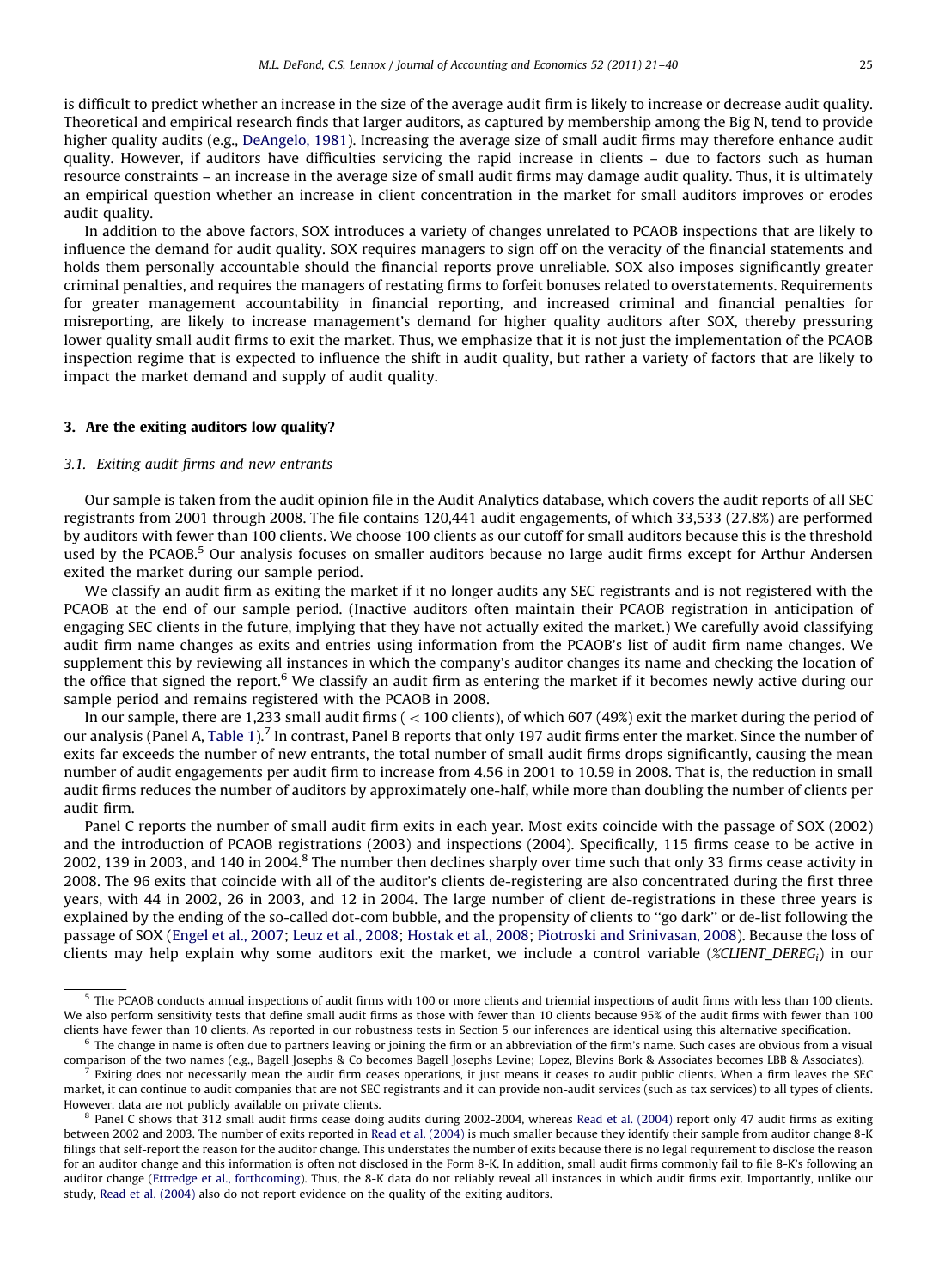#### <span id="page-5-0"></span>Table 1

Descriptive statistics on the exit and entry of small audit firms.

| Panel A: Exiting audit firms                                                                                                                          |                                                                                                                                                    |                                        |                                                                            |                                    |
|-------------------------------------------------------------------------------------------------------------------------------------------------------|----------------------------------------------------------------------------------------------------------------------------------------------------|----------------------------------------|----------------------------------------------------------------------------|------------------------------------|
| Remaining small audit firms ( $EXIT_i=0$ )                                                                                                            | Small audit firms that are inactive and not registered with the PCAOB at the end of 2008 ( $EXT_i=1$ )                                             |                                        | Number of audit firms<br>607<br>626                                        |                                    |
| Total number of small audit firms (2001-2008)                                                                                                         |                                                                                                                                                    |                                        | 1,233                                                                      |                                    |
| Panel B: Entering audit firms                                                                                                                         |                                                                                                                                                    |                                        |                                                                            |                                    |
| Firms that are inactive in 2001 and are registered with the PCAOB at the end of 2008 ( $ENTRY_i = 1$ )<br>Remaining small audit firms $(ENTRY_i = 0)$ | Number of audit firms<br>197<br>1,036                                                                                                              |                                        |                                                                            |                                    |
| Total number of small audit firms (2001-2008)                                                                                                         |                                                                                                                                                    |                                        | 1,233                                                                      |                                    |
| Panel C: Timing of audit firm exits                                                                                                                   |                                                                                                                                                    |                                        |                                                                            |                                    |
| Year that the exiting audit firm ceases to be active<br>2002                                                                                          |                                                                                                                                                    | Clients do not de-register<br>71       | Number of audit firms that cease activity<br>All clients de-register<br>44 | Total<br>115                       |
| 2003<br>2004<br>2005<br>2006<br>2007<br>2008                                                                                                          |                                                                                                                                                    | 113<br>128<br>87<br>49<br>35<br>28     | 26<br>12<br>$\overline{2}$<br>$\overline{2}$<br>5<br>5                     | 139<br>140<br>89<br>51<br>40<br>33 |
| Total number of small audit firms that exit the market $(EXIT_i=1)$                                                                                   |                                                                                                                                                    | 511                                    | 96                                                                         | 607                                |
| Panel D: Timing of audit firm entries                                                                                                                 |                                                                                                                                                    |                                        |                                                                            |                                    |
| Year that the entering firm first becomes active<br>2002<br>2003<br>2004<br>2005<br>2006<br>2007<br>2008                                              |                                                                                                                                                    |                                        | Entering firms<br>45<br>33<br>30<br>15<br>26<br>29<br>19                   |                                    |
| Total number of small audit firms that enter the market ( $ENTRY_i = 1$ )                                                                             |                                                                                                                                                    |                                        | 197                                                                        |                                    |
| Panel E: The sizes of small audit firms ( $SIZE_i$ )                                                                                                  |                                                                                                                                                    |                                        |                                                                            |                                    |
|                                                                                                                                                       | The SIZE <sub>i</sub> variable equals the total number of audits by audit firm $i$ divided by the number of years that the firm is active<br>Total | 1 client<br>2-10 clients               | 11-99 clients                                                              |                                    |
| Exiting firms<br>Remaining firms<br>All small audit firms                                                                                             | 607<br>626<br>1,233                                                                                                                                | 391<br>196<br>243<br>306<br>634<br>502 | 20<br>77<br>97                                                             |                                    |
|                                                                                                                                                       |                                                                                                                                                    |                                        |                                                                            |                                    |

regression analysis that measures the percentage of audit firm i's clients that deregister from the SEC.<sup>9</sup> [Fig. 1](#page-6-0) graphically illustrates the 607 auditor exits before and after excluding the 96 audit firms whose clients all de-register from the SEC.

Panel D reports the number of new entrants in each year, where the time of entry is coded by identifying the year that the firm issues its first audit opinion to a SEC client. Unlike exits, we find no distinct pattern in the number of entrants over time, suggesting that SOX did not trigger a large change in the number of entrants. A comparison of Panels C and D indicates that the largest gap between the number of exits and entries occurs around the adoption of SOX (in 2002), the PCAOB registration requirement (which began in 2003), and the advent of PCAOB inspections (in 2004). Specifically, in 2002 there are 45 entries and 115 exits, in 2003 there are 33 entries and 139 exits, and in 2004 there are 30 entries and 140 exits. While exits continue to outpace entries during 2005-2008, the gap narrows considerably. In 2005 there are 15 entrants and 89 exits, in 2006 there are 26 entrants and 51 exits, in 2007 there are 29 entrants and 40 exits, and in 2008 there are 19 entrants and 33 exits. Thus, Panels C and D indicate a disproportionately large number of small audit firm exits, compared to entrants, around events related to greater regulatory monitoring of audit firms.<sup>10</sup>

<sup>&</sup>lt;sup>9</sup> We also perform sensitivity tests that include a dummy for the 96 audit firms who lose all of their clients, and that delete these 96 firms. As reported in our robustness tests in Section 5, our inferences are identical with these alternative specifications.

 $10$  SOX was passed in 2002 and the exits closer to that date are most likely to be attributable to the new regulatory regime. However, it is also reasonable to expect audit firms to continue exiting in 2005–2008 as a result of SOX for two reasons. First, many small auditors did not receive their first triennial inspections until 2007 or 2008, and we later provide evidence suggesting that unfavorable reports from these auditors' initial inspections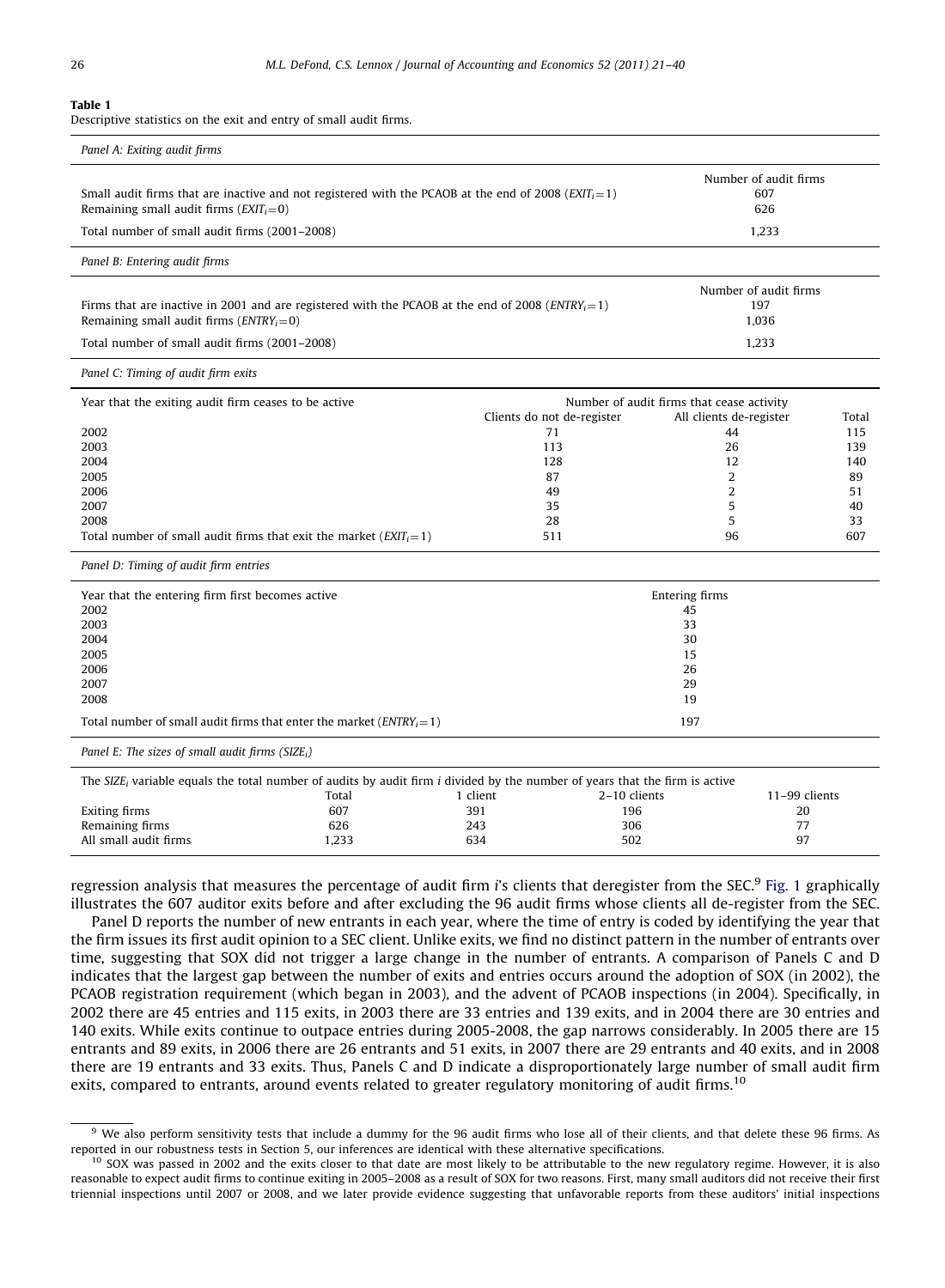<span id="page-6-0"></span>

Fig. 1. The number of small audit firms exiting the SEC market in each year, before and after excluding audit firms that lose 100% of their clients because they de-list with the SEC.

Panel E presents the size distribution of the small audit firms that exit the market and those that remain. The majority of audit firms have just one client while there are 97 auditors that have more than ten but fewer than 100 clients. Of the 634 single client auditors, 61.7% exit the market while 38.3% remain; and of the 97 firms that have more than ten clients, only 20.6% exit the market. Since most of the exiting audit firms have only one client, we compare the characteristics of the exiting and remaining clients of the one-client audit firms for the clients with data available on Compustat. In untabulated analysis we find that while the existing clients are significantly smaller than the remaining clients, there is no significant difference in the frequency of losses, the return on assets, the current ratio, or leverage across the two groups. In addition, the industry distributions of the two groups are similar. Thus, this comparison does not suggest that the single client auditors exit as a result of major differences in the characteristics of their clients.

# 3.2. Small auditors' avoidance of AICPA peer reviews and PCAOB inspections

As previously discussed, low quality auditors are more likely to find it cost beneficial to exit the market for public company audits. Thus, the analysis in the remainder of this section tests whether the exiting auditors tend to be lower quality. We expect auditors that avoid AICPA peer reviews or who fail to properly register with the PCAOB, to be avoiding regulatory scrutiny, and hence to be lower quality auditors. In particular, the failure of a public company auditor to register with the PCAOB is *prima facie* evidence that the audit firm has violated SEC requirements.

[Table 2](#page-7-0) presents descriptive information on the reports issued to audit firms that participate in the AICPA peer review program and that register with the PCAOB. Through the end of 2003 and before the initiation of PCAOB inspections in 2004, all members of the AICPA who audited SEC clients are required to join the SEC Practice Section (SECPS), which requires these audit firms to be peer reviewed every three years. Because peer reviews are required for AICPA members, audit firms can avoid peer reviews during this period by not joining the AICPA. Panel A of [Table 2](#page-7-0) reports that 1,064 firms are active during the AICPA peer review regime, in the period prior to PCAOB inspections (2001–2003). We find that 746 of these firms have at least one peer review over this time period, consistent with these auditors being members of the AICPA and subjecting themselves to the peer review program. However, we also find that 318 audit firms that are active over this period do not have a single AICPA peer review. One explanation is that these firms purposely avoid being peer reviewed by not joining the AICPA.<sup>11</sup> Thus, in our multivariate tests that explain auditor exits we use the absence of a review (i.e.,  $REVIEW = 0$ ) as a surrogate for the audit firm's aversion to regulatory scrutiny.

Panel B of [Table 2](#page-7-0) analyzes the peer review findings for the 746 audit firms in our sample that are reviewed. Peer reviewers document their findings in reports that are made publicly available on the AICPA website. Reviewers issue one of three types of opinion: unmodified, modified, or adverse. An unmodified opinion is issued if the reviewer does not find serious deficiencies at the audit firm. If serious deficiencies are found, the reviewer issues either a modified or adverse opinion depending on the severity and pervasiveness of the weaknesses. In addition, the reviewer issues a letter that contains comments detailing the nature of any 'significant' weaknesses, which are deemed by the reviewer as being less serious than those found in modified and adverse reports. The three left columns in Panel B report that of the 746 audit firms that are peer reviewed, 394 (52.8%) receive clean reports. That is, the opinion is unmodified and the reviewer

<sup>(</sup>footnote continued)

triggered some of the exits. Second, a firm could choose to delay its exit given that there is a three-year period between inspections for firms with less than 100 clients. Therefore, it is reasonable to expect that SOX causes auditors to exit during 2005–2008.

 $11$  We are unable to obtain AICPA membership records during the period of our analysis.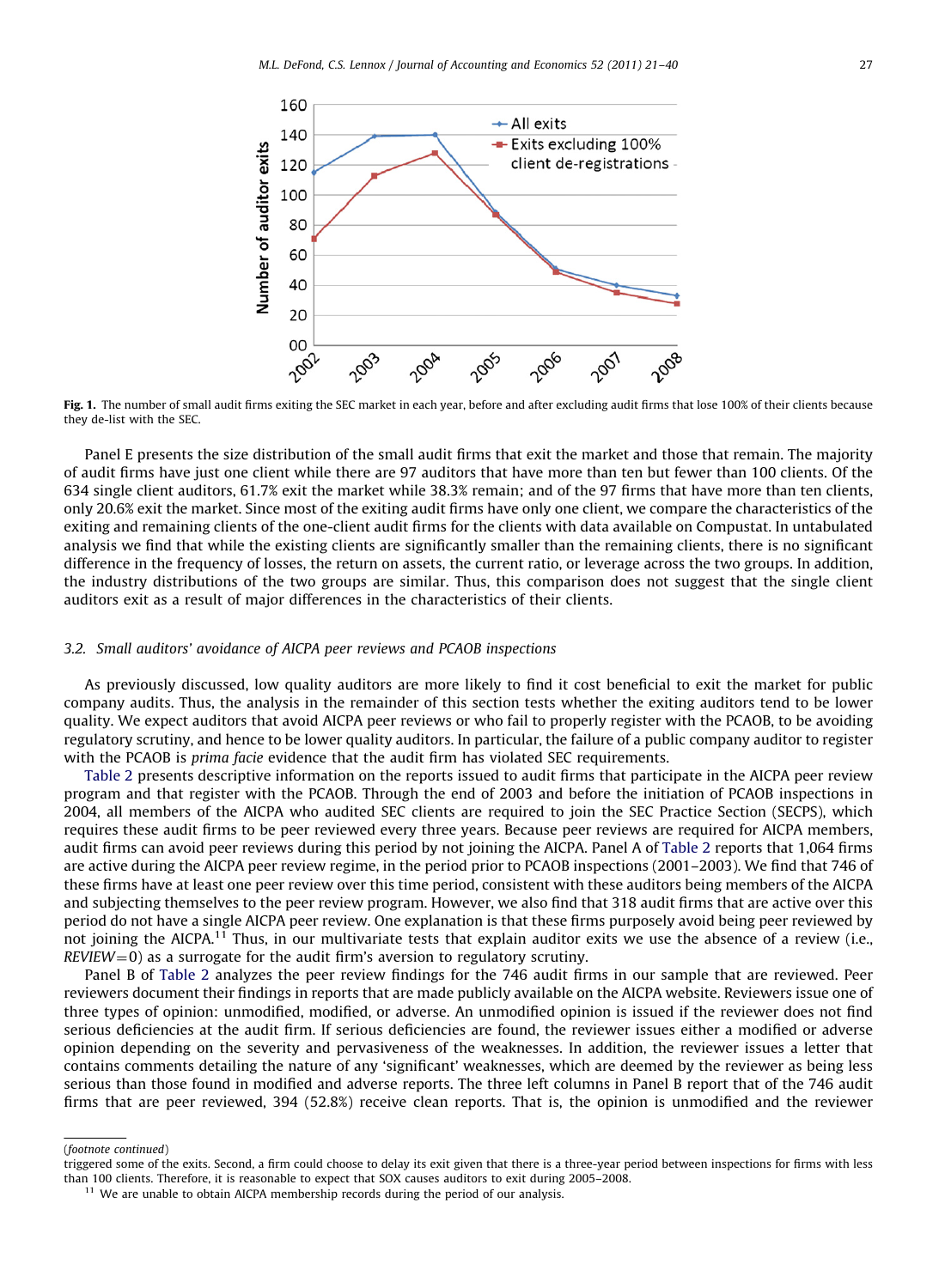#### <span id="page-7-0"></span>Table 2

| Participation in the peer review program and compliance with the PCAOB registration requirement. |  |  |  |  |  |
|--------------------------------------------------------------------------------------------------|--|--|--|--|--|
|--------------------------------------------------------------------------------------------------|--|--|--|--|--|

| Panel A: Participation in the peer review program (2001–2003)                                              |        |               |
|------------------------------------------------------------------------------------------------------------|--------|---------------|
| The sample consists of 1,064 small auditors that audit at least one SEC registrant in the period 2001–2003 |        |               |
|                                                                                                            | Number | % of auditors |
| Audit firms that were peer reviewed ( $REVIEWED_i = 1$ )                                                   | 746    | 70.1          |
| Audit firms that were not peer reviewed ( $REVIEWED_i = 0$ )                                               | 318    | 29.9          |
| Total                                                                                                      | 1.064  |               |

Panel B: The reports issued to 746 auditors that participated in the peer review program (REVIEWED<sub>i</sub>=1)

| Total deficiencies | No. | % of auditors | Engagement deficiencies | No.      | % of auditors | Quality control deficiencies | No.      | % of auditors |
|--------------------|-----|---------------|-------------------------|----------|---------------|------------------------------|----------|---------------|
| 0                  | 394 | 52.8          | 0                       | 414      | 55.5          | 0                            | 566      | 75.9          |
|                    | 164 | 22.0          |                         | 187      | 25.1          |                              | 125      | 16.8          |
| 2                  | 89  | 11.9          |                         | 89       | 11.9          |                              | 36       | 4.8           |
| 3                  | 48  | 6.4           | 3                       | 42       | 5.6           |                              | 15       | 2.0           |
| 4                  | 28  | 3.8           | 4                       | 10       | 1.3           | 4                            | 4        | 0.5           |
| 5                  | 16  | 2.1           | 5                       | 4        | 0.5           |                              | 0        | 0.0           |
| 6                  | 2   | 0.3           | 6                       | 0        | 0.0           | 6                            |          | 0.0           |
|                    |     | 0.1           |                         | 0        | 0.0           |                              | 0        | 0.0           |
| 8                  | 2   | 0.3           | 8                       | 0        | 0.0           | 8                            | 0        | 0.0           |
| 9                  | 2   | 0.3           | 9                       | $\bf{0}$ | 0.0           | 9                            | $\Omega$ | 0.0           |
| Total              | 746 |               | Total                   | 746      |               | Total                        | 746      |               |
| Report type        | No. | % of auditors |                         |          |               |                              |          |               |
| Unmodified         | 713 | 95.6          |                         |          |               |                              |          |               |
| Modified           | 27  | 3.6           |                         |          |               |                              |          |               |
| Adverse            | 6   | 0.8           |                         |          |               |                              |          |               |
| Total              | 746 |               |                         |          |               |                              |          |               |

Panel C: Compliance with the PCAOB registration requirement (2003–2008)

| The sample consists of 945 small auditors that audit at least one SEC registrant in the period 2003 to 2008      |     |               |
|------------------------------------------------------------------------------------------------------------------|-----|---------------|
|                                                                                                                  | No. | % of auditors |
| Auditors charged with failing to comply with the PCAOB registration requirement (NON COMPLY <sub>i</sub> =1)     | 41  | 4.3           |
| Auditors not charged with failing to comply with the PCAOB registration requirement (NON COMPLY <sub>i</sub> =0) | 904 | 95.7          |
| Total                                                                                                            | 945 |               |

Panel D: The reports issued to 517 auditors that complied with the registration requirement and were inspected by the PCAOB

| Engagement deficiencies | No. | % of auditors | Types of engagement deficiencies                                                | No. | % of auditors |
|-------------------------|-----|---------------|---------------------------------------------------------------------------------|-----|---------------|
| $\Omega$                | 295 | 57.1          | Failure to perform and document a procedure ( $P\&D_i=1$ )                      | 109 | 21.1          |
|                         | 113 | 21.9          | Failure to identify or address an accounting error ( $ERROR_i = 1$ )            | 46  | 8.9           |
|                         | 56  | 10.8          | Failure to conduct a test or to evaluate an assertion (NO TEST <sub>i</sub> =1) | 64  | 12.4          |
|                         | 33  | 6.4           | Inadequate procedure ( <i>INADEQUATE<sub>i</sub></i> =1)                        | 99  | 19.1          |
| $\overline{4}$          | 13  | 2.5           | "Pervasive" failures ( $PERVASIVE_i = 1$ )                                      |     | 1.4           |
|                         |     | 0.6           | Total                                                                           | 325 |               |
| 6                       |     | 0.2           |                                                                                 |     |               |
|                         |     | 0.2           |                                                                                 |     |               |
| 8                       |     | 0.4           |                                                                                 |     |               |
| Total                   | 517 |               |                                                                                 |     |               |

Panel E: Participation in the peer review program (2001-2003) and compliance with the PCAOB registration requirement (2003-2008)

| The sample consists of 776 small firms that audit at least one SEC registrant in the period 2001 to 2003 and in the period 2003 to 2008 |     |       |                                                                           |       |        |
|-----------------------------------------------------------------------------------------------------------------------------------------|-----|-------|---------------------------------------------------------------------------|-------|--------|
|                                                                                                                                         |     |       | Peer reviewed ( $REVIEWED_i = 1$ ) Not peer reviewed ( $REVIEWED_i = 0$ ) |       | Totals |
| In compliance with the registration requirement (NON COMPLY <sub>i</sub> =0)                                                            | 622 | 98.7% |                                                                           | 78.8% | 737    |
| Did not comply with the registration requirement (NON COMPLY <sub>i</sub> =1)                                                           | 8   | 1.3%  | 31                                                                        | 21.2% | 39     |
| Total                                                                                                                                   | 630 |       | 146                                                                       |       | 776    |
| Test of no association between NON COMPLY, and REVIEWED,: Chi-square=98.9; p-value < 0.001                                              |     |       |                                                                           |       |        |

indicates that there are no significant weaknesses. Nearly one half of the audit firms receive peer review reports disclosing one or more weaknesses. The three left columns further indicate that there are 164 auditors (22.0%) with one weakness, 89 (11.9%) with two weaknesses, 48 (6.4%) with three weaknesses, 28 (3.8%) with four weaknesses, and 23 (3.1%) with five or more weaknesses.

Peer review reports classify weaknesses as either engagement or quality control deficiencies, and the remaining columns in Panel B of Table 2 separately analyze each type. Examples of audit engagement deficiencies include: failing to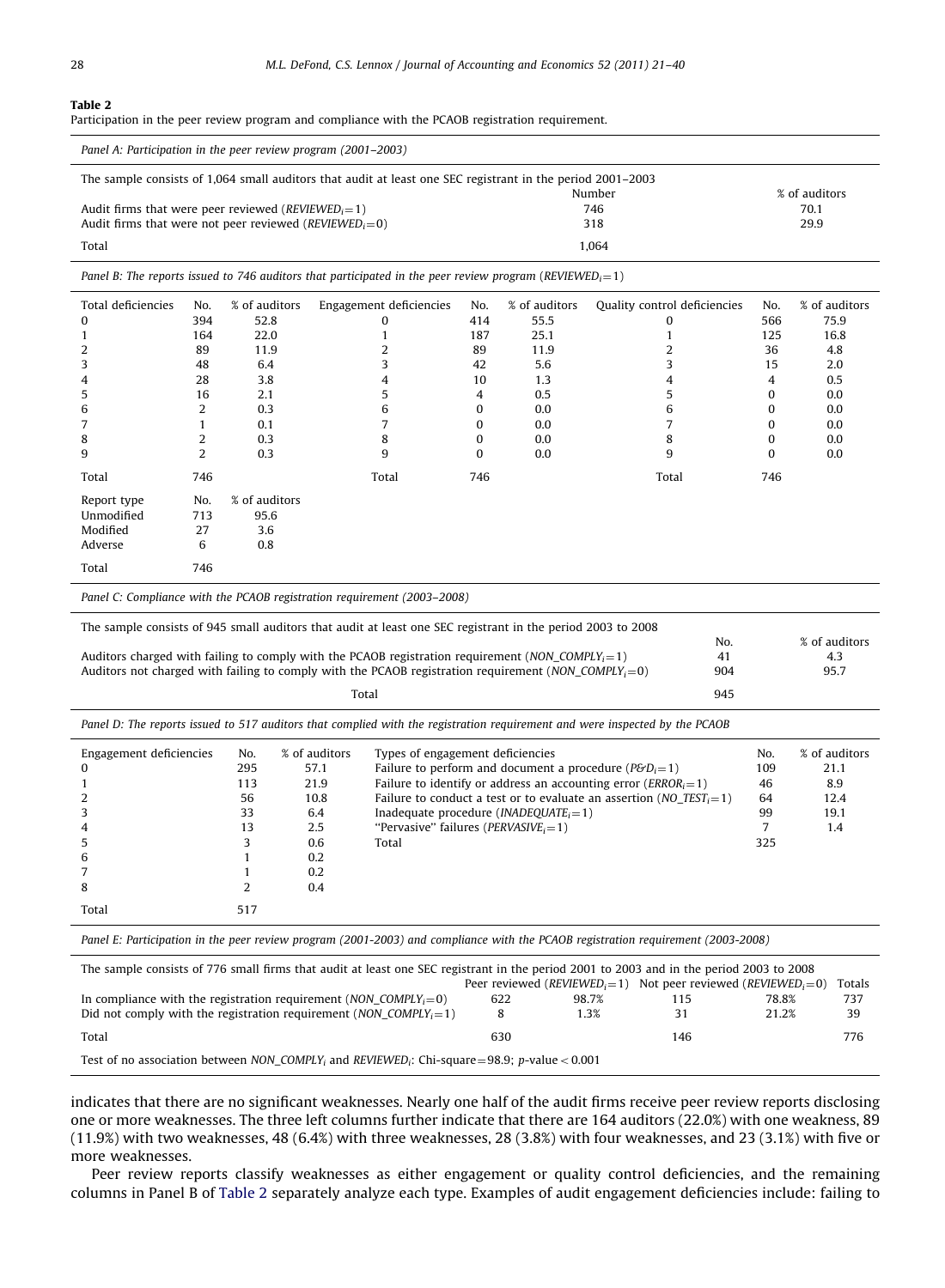conduct adequate substantive tests for financial statement items, failing to conduct sufficient tests of internal controls, failing to document adequately the results of the tests, and lack of sufficient audit planning. Examples of deficiencies in the audit firm's quality control systems include: inadequate safeguards to protect auditor independence, inadequate training of personnel, poor controls over client acceptance and continuation decisions, and lack of monitoring within the audit firm. Panel B indicates that engagement deficiencies are more common in our sample than quality control deficiencies. Specifically, only 414 reports (55.5%) indicate no engagement deficiencies, while 566 reports (75.9%) indicate no quality control deficiencies; 332 reports (44.5%) indicate at least one engagement deficiency and 180 reports (24.1%) indicate at least one quality control deficiency.

The bottom of Panel B of [Table 2](#page-7-0) summarizes the number and percentage of review reports that contain unmodified, modified, and adverse opinions. Most opinions are unmodified, which means that if they contain deficiencies, they are deemed to be significant rather than serious. Specifically, 713 reports (95.6%) contain unmodified opinions, 27 (3.6%) contain modified opinions, and just 6 (0.8%) contain adverse opinions.

As of October 23, 2003, all auditors of public companies must register with the PCAOB and these registrants are named on the PCAOB website. Of our sample audit firms, 945 are active between 2003 and 2008 and thus should be registered with the PCAOB. Panel C of [Table 2](#page-7-0), however, reports that 41 of our sample firms fail to register with the PCAOB (i.e., NON\_COMPLY<sub>i</sub>=1). In 2007 the SEC charged 39 of these firms with failing to comply with the registration requirement (SEC, 2007). Two additional firms are charged with failure to register according to enforcement actions reported on the PCAOB website. Thus, in our multivariate tests that explain auditor exits, we use NON\_COMPLY<sub>i</sub>=1 to proxy for the audit firm's aversion to regulatory scrutiny.

Panel D of [Table 2](#page-7-0) reports information on the contents of the PCAOB inspection reports, and indicates that 517 audit firms in our sample have been inspected by the PCAOB. This is a smaller number of auditors than are in the market prior to the inspections because many audit firms exit before being inspected by the PCAOB. Unlike peer review reports, PCAOB inspection reports do not provide an overall evaluative summary of audit firm quality, and PCAOB inspectors disclose only the deficiencies uncovered in audit engagements. Any deficiencies in an audit firm's system of quality control are redacted in the portion of the PCAOB report that is made public, and thus not available for our analysis. Panel D of [Table 2](#page-7-0) reports that of 517 audit firms that are inspected, 295 (57.1%) receive reports disclosing no engagement performance weaknesses, 113 (21.9%) disclose one weakness, 56 (10.8%) disclose two weaknesses, 33 (6.4%) disclose three weaknesses, and 20 (3.9%) disclose four or more weaknesses.

To facilitate a more detailed analysis of these engagement performance weaknesses, we classify them into five categories, reflecting the nature of the findings in the PCAOB inspectors' reports. Descriptive statistics for the five categories are reported in Panel D of [Table 2](#page-7-0). The most common type of deficiency is a failure to perform and document a specific procedure ( $P\&D_i=1$ for 109 auditors). There are 46 reports where the inspectors disclose that the auditors fail to detect and correct accounting errors or issue the wrong types of opinions on the financial statements ( $ERROR<sub>i</sub>=1$ ). In 64 cases, the PCAOB inspectors state that the audit firm fails to perform a necessary procedure or fails to evaluate a management assertion ( $NO_TEST_i=1$ ). In 99 reports, the inspectors comment that the audit firm's procedure or evaluation is inadequate (*INADEOUATE<sub>i</sub>*=1). Finally, there are 7 audit firms whose engagements are found to contain pervasive failures.

Our final analysis in [Table 2](#page-7-0) examines whether the auditors who are not peer reviewed are also less likely to register with the PCAOB (in violation of SEC regulations). The motivation for this analysis is to provide evidence on whether the absence of a peer review is likely to result from these auditors avoiding regulatory scrutiny. Specifically, if auditors choose not to be peer reviewed in order to avoid regulatory scrutiny then auditors without peer reviews are also less likely to register with the PCAOB. Panel E of [Table 2](#page-7-0) presents a chi-square test of the association between audit firms that do not receive AICPA peer reviews and their failure to register with the PCAOB. This analysis finds a strong positive association between auditors of public companies that do not receive peer reviews and auditors that fail to comply with the PCAOB registration requirement ( $p < 0.001$ ). This suggests that both variables (REVIEWED<sub>i</sub> and NON COMPLY<sub>i</sub>) are reasonable proxies for the same underlying construct, namely the audit firm's avoidance of regulatory scrutiny.

#### 3.3. The quality of exiting auditors

We conduct several multivariate tests to assess whether the exiting auditors are lower quality when compared with the small auditors that remain in the market. We first examine whether the exiting audit firms are less likely to voluntarily undergo an AICPA peer review or more likely not to register with the PCAOB and thereby avoid inspection. As stated previously, the absence of an AICPA review or failure to register with the PCAOB is consistent with the auditor avoiding regulatory scrutiny. We also investigate the contents of the peer review and inspection reports for the audit firms that are reviewed or inspected. These contents provide information on the weaknesses and deficiencies uncovered during the peer reviews and inspections. As noted in the prior section, these reports include information about a variety of factors that are likely to be associated with the auditor's quality. Importantly, prior literature suggests that unfavorable reports are associated with poor audit quality (i.e., [Hilary and Lennox, 2005;](#page-18-0) [Casterella et al., 2009](#page-18-0); [Gunny and Zhang, 2009\)](#page-18-0).<sup>12</sup>

<sup>&</sup>lt;sup>12</sup> We also note, however, that an unpublished working paper ([Anantharaman, 2007](#page-18-0)) finds evidence suggesting that peer review reports lack objectivity.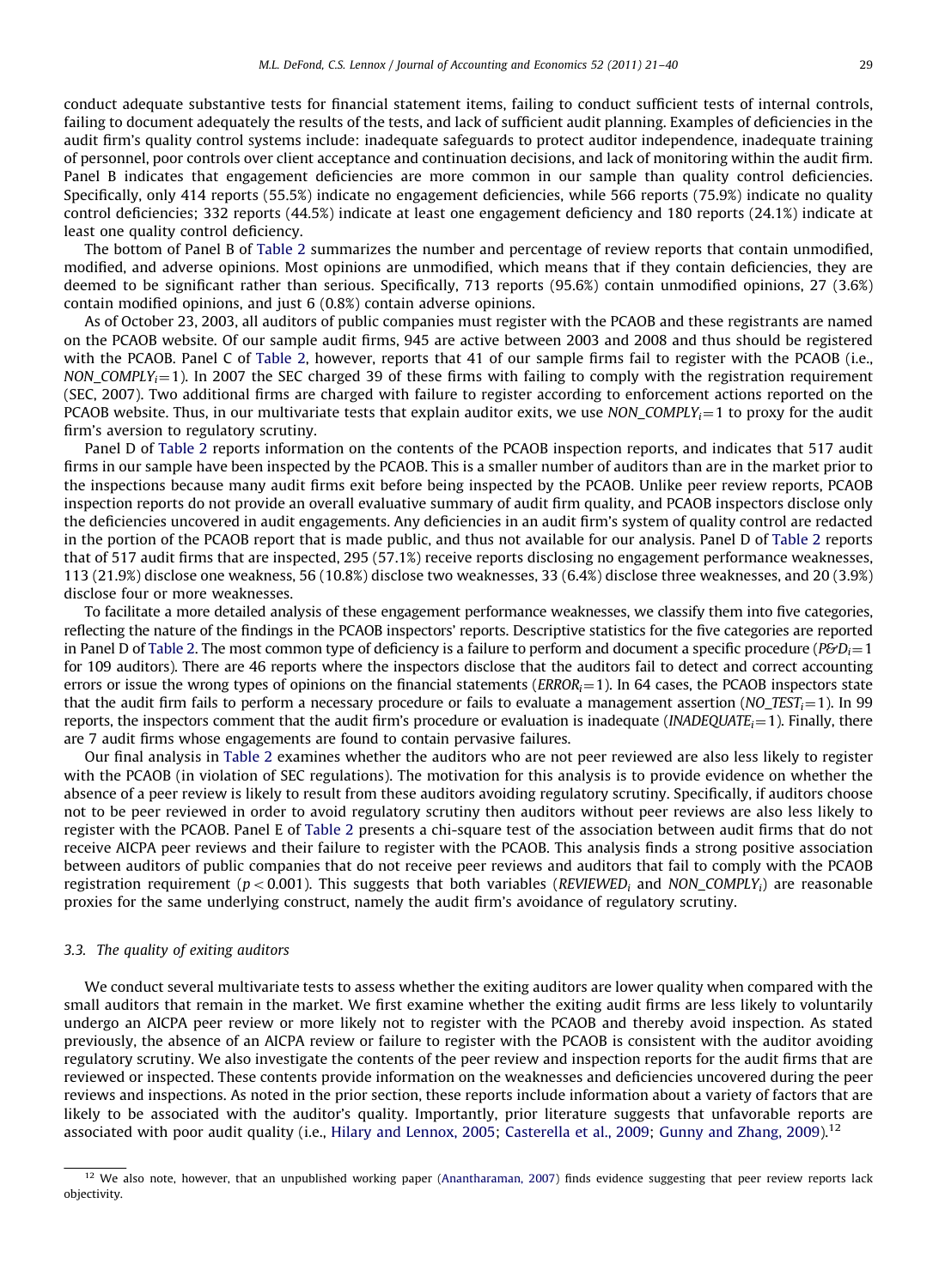Because the peer review reports are quite different from the inspections, we perform separate analyses for 2001–2003 (the period during which auditors can voluntarily receive an AICPA peer review), and for 2004–2008 (the period during which public company auditors are required to register with the PCAOB and undergo inspections).

We analyze the reasons for audit firm exits during 2001–2003 by estimating the following regression:

$$
EXT_{i} = \beta_{0} + \beta_{1}(REVIEWED_{i}) + \beta_{2}(REVIEWED_{i} \times PR_{i}) + \beta_{3}(REVIEWED_{i} \times WEAK_{i}) + \beta_{4}(REVIEWED_{i} \times WEAK_{i}) + \beta_{4}(REVIEWED_{i} \times WEAK_{i}) + \beta_{5}(REVIEWED_{i} \times MOD_{i}) + \beta_{6}(REVIEWED_{i} \times APR_{i}) + \beta_{7}(AUDITOR_{i}) + \beta_{8}(\%CLIENT_{i}) + \beta_{8}(MISMATCH_{i}) + \varepsilon
$$
\n(1)

where

| $EXIT_i$             | one if audit firm <i>i</i> exits the market and zero otherwise;                                                      |
|----------------------|----------------------------------------------------------------------------------------------------------------------|
| <b>REVIEWED</b>      | one if audit firm <i>i</i> was peer reviewed and zero otherwise;                                                     |
| PR WEAK <sub>i</sub> | the number of weaknesses disclosed in audit firm i's peer review report;                                             |
| <b>WEAK ENGAGE;</b>  | the number of engagement performance deficiencies disclosed in audit firm <i>i</i> 's peer review report;            |
| WEAK $OC_i$          | the number of quality control deficiencies disclosed in audit firm i's peer review report;                           |
| $MOD$ $ADV_i$        | one if the peer review report issued to audit firm <i>i</i> was modified or adverse and zero if unmodified;          |
| $\Delta PR$ MKTSH,   | the change in audit firm <i>i</i> 's market share during the twelve months following the issuance of its peer review |
|                      | report. Following Hilary and Lennox (2005) and Lennox and Pittman (2010), the change in market share is              |
|                      | measured as the log of (one plus) the number of clients gained minus the log of (one plus) the number of             |
|                      | clients lost;                                                                                                        |
| <b>AUDITOR SIZE</b>  | the total number of audits performed by audit firm <i>i</i> divided by the number of years that the firm is active   |
|                      | in the market:                                                                                                       |
|                      | <i>%CLIENT_DEREG<sub>i</sub></i> the percentage of audit firm <i>i</i> 's clients that de-register from the SEC;     |
| <b>MISMATCH</b>      | the percentage of audit firm $i$ 's clients that switch to larger audit firms ( $>$ 100 clients) during the sample   |
|                      |                                                                                                                      |

period.

The REVIEWED<sub>i</sub> variable tests whether the rate of exit is higher among firms that are not reviewed. A negative coefficient on REVIEWED<sub>i</sub> is consistent with auditors being more likely to exit during the period 2001–2003 if they are averse to regulatory scrutiny. We also expect lower quality firms to receive less favorable peer review reports. We use four variables to capture the content of the reports:  $PR\_WEAK_i$  indicates the total number of weaknesses disclosed in the report; WEAK\_ENGAGE<sub>i</sub> indicates the number of engagement weaknesses; WEAK\_QC<sub>i</sub> indicates the number of quality control weaknesses; and  $MOD_1ADV_i$  indicates whether the auditor received a modified or adverse review opinion.<sup>13</sup> We interact these terms with a dummy variable capturing whether the firm is peer reviewed ( $REVIEWED_i$ ) because there are no reports for the non-reviewed auditors. Both engagement weaknesses and quality control weaknesses indicate lower quality auditors. Thus, if exiting auditors are lower quality, we expect positive coefficients on all four of the interaction terms.

We also include several control variables. We control for the change in the audit firm's market share during the twelve months following the issuance of its peer review (REVIEWED<sub>i</sub>  $\times$  ΔPR\_MKTSH<sub>i</sub>) because audit firms are more likely to exit if they lose SEC clients and because [Hilary and Lennox \(2005\)](#page-18-0) find a drop in market share among firms that receive review reports with relatively more weaknesses. Thus, we wish to control for the drop in market share as an alternative explanation for finding significance on our variables that capture the audit deficiencies disclosed in the peer review reports. We control for audit firm size (AUDITOR  $SIZE_i$ ) because smaller auditors are less able to bear the fixed costs that are associated with SOX compliance. Thus, we expect a negative coefficient on  $(AUDITOR_SIZE_i)$ .<sup>14</sup> We control for the percentage of clients that de-register from the SEC (%CLIENT\_DEREG<sub>i</sub>) because auditors who lose their clients from deregistration have greater incentives to exit. We identify SEC de-registrations by tracking the company's coverage in the Audit Analytics opinion file because the coverage ends when the company ceases to be registered. Finally, we include a control variable (*MISMATCH<sub>i</sub>*) that equals the percentage of an audit firm *i*'s clients that switch to larger auditors ( $>100$ clients). This variable is included because [Shu \(2000\)](#page-19-0) finds that mismatches in auditor-client size are important in explaining auditor resignations. If auditor-client mismatches also help explain why small audit firms exit the market, we expect a positive coefficient on  $MISMATCH<sub>i</sub>$ .

We analyze the reasons for audit firm exits during 2004-2008 by estimating the following regression:

$$
EXT_{i} = \beta_{0} + \beta_{1}(NON\_COMPLY_{i}) + \beta_{2}(INSPECTED_{i}) + \beta_{3}(INSPECTED_{i} \times PCAOB\_WEAK_{i})
$$
  
+  $\beta_{4}(INSPECTED_{i} \times P\&D_{i}) + \beta_{5}(INSPECTED_{i} \times ERROR_{i}) + \beta_{6}(INSPECTED_{i} \times NO\_TEST_{i})$   
+  $\beta_{7}(INSPECTED_{i} \times INADEQUATE_{i}) + \beta_{8}(INSPECTED_{i} \times PERVASIVE_{i}) + \beta_{9}(INSPECTED_{i} \times \Delta PCAOB\_MKTSH_{i})$   
+  $\beta_{10}(AUDITION\_SIZE_{i}) + \beta_{11}(\%CLIENT\_DEREG_{i}) + \beta_{12}(MISMATCH_{i}) + \varepsilon$  (2)

 $13$  We combine the adverse and modified opinions into a single group because there are only six adverse reports (Panel B, [Table 2\)](#page-7-0).

<sup>&</sup>lt;sup>14</sup> We also perform sensitivity tests that measure auditor size based on total client assets and total audit fees rather than the number of clients. As reported in our robustness tests in Section 5 our findings are identical with these alternative specifications.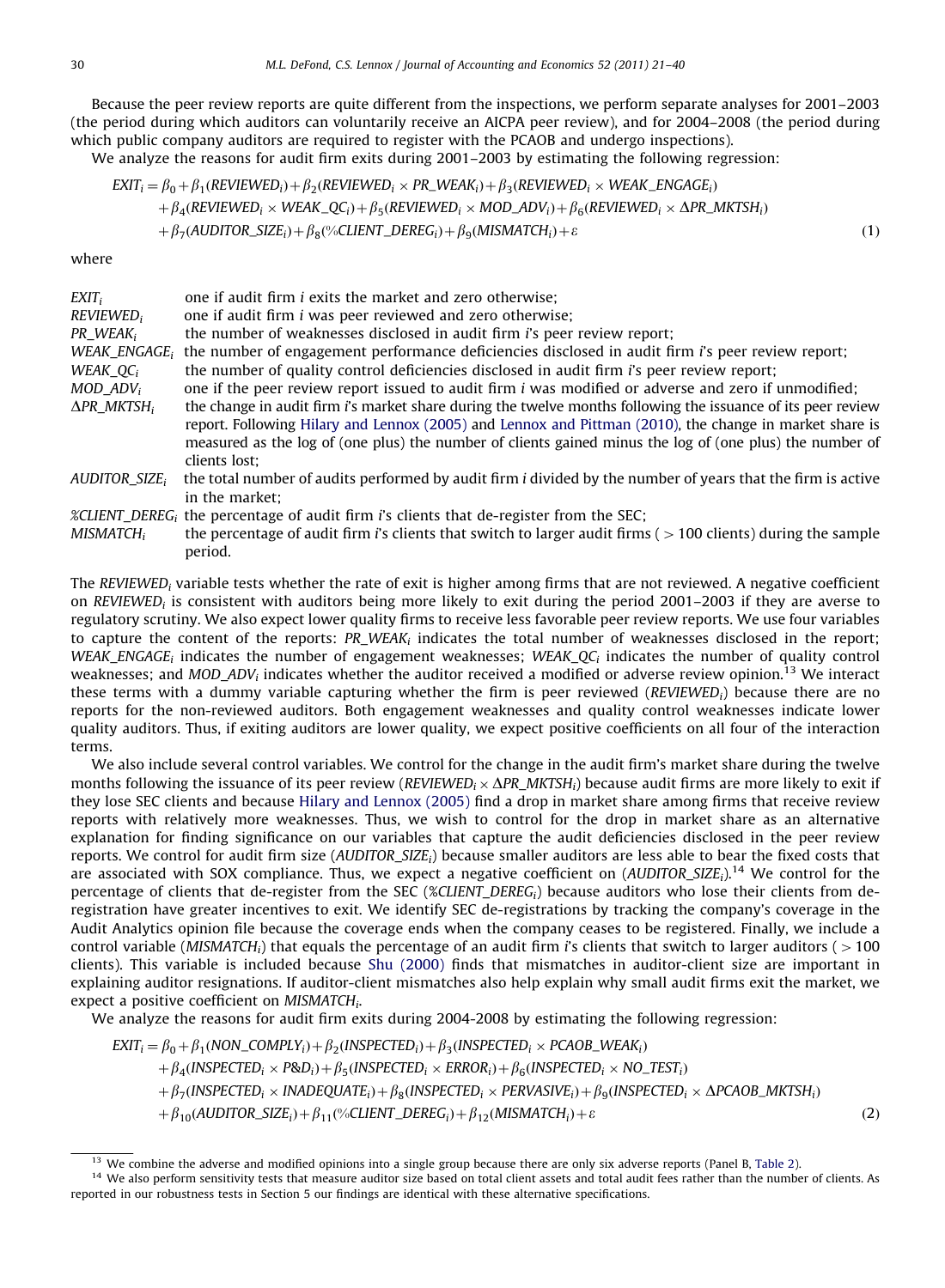where

| $EXIT_i$                   | one if audit firm <i>i</i> exits the market and zero otherwise:                                                                                                                                                                                                                                                                                                                                                    |
|----------------------------|--------------------------------------------------------------------------------------------------------------------------------------------------------------------------------------------------------------------------------------------------------------------------------------------------------------------------------------------------------------------------------------------------------------------|
| NON COMPLY $_i$            | one if audit firm <i>i</i> was charged with not complying with the PCAOB registration requirement and zero<br>otherwise:                                                                                                                                                                                                                                                                                           |
| $INSPECTED_i$              | one if audit firm <i>i</i> was inspected by the PCAOB and zero otherwise;                                                                                                                                                                                                                                                                                                                                          |
| PCAOB_WEAK;                | the number of engagement weaknesses disclosed in audit firm i's PCAOB inspection report;                                                                                                                                                                                                                                                                                                                           |
| $P\mathcal{G}^{\prime}D_i$ | one if the PCAOB inspection report states that audit firm <i>i</i> failed to "perform and document" an audit<br>procedure and zero otherwise;                                                                                                                                                                                                                                                                      |
| ERROR <sub>i</sub>         | one if the PCAOB inspection report states that audit firm <i>i</i> failed to identify or address an accounting<br>error and zero otherwise:                                                                                                                                                                                                                                                                        |
| $NO$ TEST,                 | one if the PCAOB inspection report states that audit firm <i>i</i> failed to conduct a necessary test or failed to<br>evaluate management assertions and zero otherwise;                                                                                                                                                                                                                                           |
| <i><b>INADEQUATE</b></i>   | one if the PCAOB inspection report states that audit firm i performed an inadequate procedure and zero<br>otherwise:                                                                                                                                                                                                                                                                                               |
| <b>PERVASIVE</b>           | one if the PCAOB inspection report of audit firm <i>i</i> states that there were "pervasive" failures to plan,<br>document, and perform required audit procedures and zero otherwise;                                                                                                                                                                                                                              |
|                            | $\Delta$ PCAOB_MKTSH <sub>i</sub> the change in audit firm <i>i's</i> market share during the twelve months following the issuance of its PCAOB<br>inspection report. Consistent with Eq. $(1)$ , the change in market share is measured as the log of (one plus) the<br>number of clients gained minus the log of (one plus) the number of clients lost; All remaining variables are as<br>defined in Eq. $(1)$ . |

The NON\_COMPLY<sub>i</sub> variable tests whether exits are more frequent among auditors that fail to register with the PCAOB. A positive coefficient on this variable is consistent with the exiting firms being averse to regulatory scrutiny. As in Eq. (1), we also expect lower quality firms to receive less favorable inspection reports. We interact the number of weaknesses disclosed in the PCAOB inspection reports ( $PCAOB_WEAK_i$ ) with a dummy variable capturing whether the audit firms are inspected (INSPECTED<sub>i</sub>) because there are no reports for firms that are not inspected. We also include interactions with variables that capture the five types of engagement deficiencies presented in [Table 2,](#page-7-0) Panel D (i.e.,  $P\&D_i$ ,  $EROR_i$ ,  $NO_TEST_i$ ,  $INADEQUATE<sub>i</sub>$ , and  $PERVASIVE<sub>i</sub>$ ). If exiting auditors are lower quality, we expect positive coefficients on these interaction terms. Eq. (2) also includes the same control variables as Eq. (1).

# 3.4. Multivariate results

Panel A of [Table 3](#page-11-0) presents the results from estimating Eq. (1), and Panel B presents the results from estimating Eq. (2). The results in Panel A report that during 2001–2003, the exiting auditors are less likely to be peer reviewed, as indicated by the highly significant negative coefficients on REVIEWED<sub>i</sub>. The reports of auditors that are peer reviewed during this period disclose significantly more total weaknesses (REVIEWED $_i\times$ PR\_WEAK $_i$ ), more engagement weaknesses (REVIEWED $_i\times$ ENGAGE $_i$ ), more quality control weaknesses (REVIEWED<sub>i</sub> × QC<sub>i</sub>), and these auditors are more likely to receive modified or adverse opinions (REVIEWED<sub>i</sub> × MOD\_ADV<sub>i</sub>). These results are consistent with the exiting auditing firms during 2001–2003 being relatively low quality auditors when compared to the non-exiting audit firms.

As expected, the control variables in columns 1–5 of Panel A indicate that the exiting auditors are significantly smaller (AUDITOR\_SIZE $_{\rm i}$ )<sup>15</sup> ; that the reviewed auditors are more likely to exit if they lose market share during the twelve months following their peer reviews (REVIEWED $_i \times \Delta PR\_MKTSH_i);$  and that the clients of exiting auditors are more likely to deregister from the SEC ( $\mathscr{K}CLIENT\_DEREG_i$ ). However, we do not find that auditor-client mismatch is significantly associated with auditor exits ( $MISMATCH<sub>i</sub>$ ).

The results in Panel B of [Table 3](#page-11-0) report that during 2004–2008, the exiting auditors are more likely to fail to register with the PCAOB, as indicated by the highly significant positive coefficient on NON\_COMPLY<sub>i</sub> (z-stat. $=4.87$ ). Panel B also indicates that the inspected auditors are more likely to exit if their reports disclose significantly more weaknesses in total (INSPECTED<sub>i</sub> $\times$  PCAOB\_WEAK<sub>i</sub>), as well as more weaknesses for failing to perform and document procedures (INSPECTED<sub>i</sub>  $\times$  P&D<sub>i</sub>), identify accounting errors (INSPECTED<sub>i</sub>  $\times$  ERROR<sub>i</sub>), and conduct tests (INSPECTED<sub>i</sub>  $\times$  NO\_TEST<sub>i</sub>), and more failures that are considered pervasive (INSPECTED $_i\times$ PERVASIVE $_i$ ). We do not, however, find a significant association with weaknesses related to inadequate procedures (INSPECTED<sub>i</sub> $\times$ INADEQUATE<sub>i</sub>). This is consistent with inadequate procedures being not particularly serious, especially when compared with the other weaknesses identified. For example, performing an inadequate procedure is arguably less serious than failing to perform a test altogether ( $P\&D_i$  or NO\_TEST<sub>i</sub>), or failing to identify an accounting error ( $ERROR<sub>i</sub>$ ).

Consistent with our findings in Panel A of [Table 3,](#page-11-0) these results indicate that exiting auditing firms during 2004–2008 are relatively low quality when compared with the non-exiting audit firms. The control variables also find that auditors with

<sup>&</sup>lt;sup>15</sup> As a robustness check we replace the continuous AUDITOR SIZE; variable with dummy variables indicating whether the auditor has just one client or more than ten clients. Results are very similar to those tabulated except that the results become insignificant for %CLIENT\_DEREG<sub>i</sub> and REVIEWED<sub>i</sub>  $\times$  MOD\_ADV<sub>i</sub>.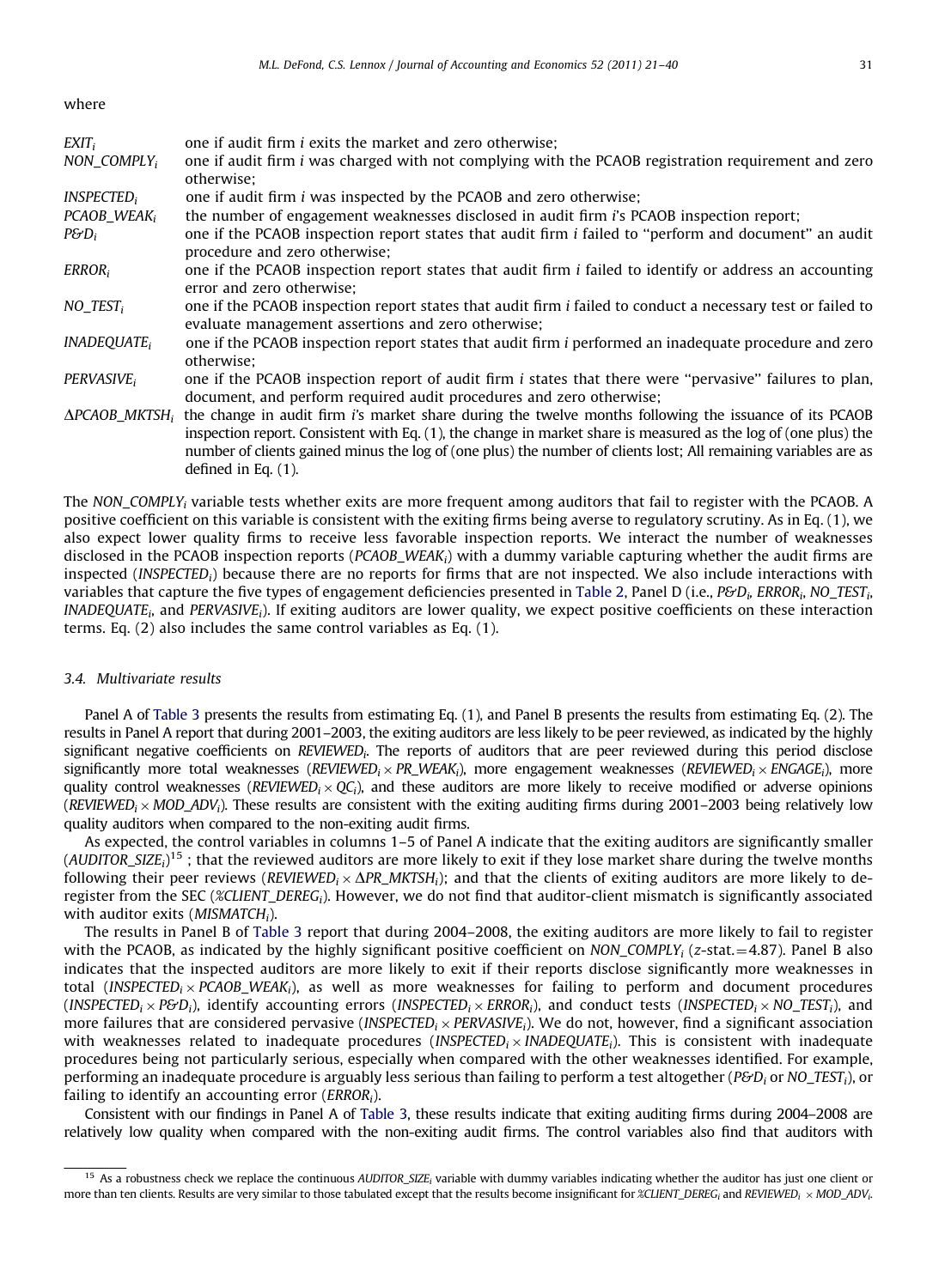#### <span id="page-11-0"></span>AICPA peer review reports and PCAOB registrations for small audit firms that exit.

The dependent variable is EXIT<sub>i</sub> in each regression. The models are estimated using logistic regression with standard errors that are robust to heteroskedasticity (z-statistics are shown in parentheses).

Panel A: AICPA peer review reports for small audit firms that exit

The sample consists of 1,064 small firms that audit at least one SEC registrant in the period 2001 to 2003

|                                                             | (1)                             | (2)                                         | (3)                                   | (4)                            | (5)                           |
|-------------------------------------------------------------|---------------------------------|---------------------------------------------|---------------------------------------|--------------------------------|-------------------------------|
| <b>REVIEWED</b><br>$REVIEWED_i \times PR$ WEAK <sub>i</sub> | $-2.26$ ( $-11.04$ )***         | $-2.45$ ( $-11.55$ )***<br>$0.18(2.88)$ *** | $-2.47$ ( $-11.62$ )***               | $-2.35$ ( $-11.28$ )***        | $-2.30$ ( $-11.22$ )***       |
| $REVIEWED_i \times WEAK$ $ENGAGE_i$                         |                                 |                                             | $0.27(3.35)$ <sup>stolet</sup>        |                                |                               |
| $REVIEWED_i \times WEAK$ QC <sub>i</sub>                    |                                 |                                             |                                       | $0.21(1.94)^*$                 |                               |
| $REVIEWEDi \times MOD\_ADVi$                                |                                 |                                             |                                       |                                | $0.68(1.79)^*$                |
| $REVIEWED_i \times \Delta PR$ MKTSH <sub>i</sub>            |                                 | $-0.59$ ( $-3.48$ )***                      | $-0.62$ ( $-3.72$ ) <sup>\$6868</sup> | $-0.63$ ( $-3.63$ )***         | $-0.61$ ( $-3.52$ )***        |
| AUDITOR_SIZE <sub>i</sub>                                   | $-0.10$ ( $-4.74$ )***          | $-0.10$ ( $-4.89$ ) <sup>***</sup>          | $-0.10$ ( $-4.96$ )***                | $-0.10$ ( $-4.84$ )***         | $-0.10$ ( $-4.82$ )***        |
| %CLIENT DEREG <sub>i</sub>                                  | $0.68(2.49)$ **                 | $0.72$ $(2.58)$ <sup>stokok</sup>           | $0.73(2.63)$ <sup>40404</sup>         | $0.70(2.55)$ <sup>***</sup>    | $0.70(2.53)$ **               |
| <b>MISMATCH</b> <sub>i</sub>                                | 0.50(0.93)                      | 0.49(0.89)                                  | 0.48(0.88)                            | 0.45(0.82)                     | 0.49(0.91)                    |
| Intercept                                                   | $2.17(10.17)$ <sup>stokok</sup> | $2.17(10.19)^{*}$                           | $2.17(10.20)$ <sup>stotok</sup>       | $2.17(10.19)$ <sup>Nojcy</sup> | $2.16(10.18)$ <sup>4040</sup> |
| Total obs.                                                  | 1,064                           | 1,064                                       | 1,064                                 | 1,064                          | 1,064                         |
| Exiting audit firms                                         | 569                             | 569                                         | 569                                   | 569                            | 569                           |
| Non-exiting audit firms                                     | 495                             | 495                                         | 495                                   | 495                            | 495                           |
| Pseudo $R^2$ (%)                                            | 22.82                           | 24.54                                       | 24.62                                 | 24.10                          | 24.07                         |

Panel B: PCAOB registrations and inspections for small audit firms that exit (do not exit)

The sample consists of 945 small firms that audit at least one SEC registrant in the period 2003 to 2008

|                                                                                                                                                                                 | (1)                                                                                              | (2)                                                                                                              | (3)                                                                                                        | (4)                                                                                                                      | (5)                                                                                                                                                | (6)                                                                                                                                       | (7)                                                                                                     |
|---------------------------------------------------------------------------------------------------------------------------------------------------------------------------------|--------------------------------------------------------------------------------------------------|------------------------------------------------------------------------------------------------------------------|------------------------------------------------------------------------------------------------------------|--------------------------------------------------------------------------------------------------------------------------|----------------------------------------------------------------------------------------------------------------------------------------------------|-------------------------------------------------------------------------------------------------------------------------------------------|---------------------------------------------------------------------------------------------------------|
| NON COMPLY,<br><b>INSPECTED</b><br>INSPECTED <sub>i</sub> $\times$ PCAOB WEAK <sub>i</sub><br>$INSPECTED_i \times P\&D_i$                                                       | $2.49(4.87)$ <sup>NoRok</sup>                                                                    | $-3.02$ ( $-15.34$ )***<br>$0.51(4.75)$ <sup>***</sup>                                                           | $-3.40$ ( $-14.51$ )***<br>$2.22(7.51)^{*opt}$                                                             | $-2.77(-14.49)^{404}$                                                                                                    | $-2.68$ ( $-14.17$ ) <sup>***</sup>                                                                                                                | $-2.59(-13.89)^{400}$                                                                                                                     | $-2.65$ ( $-14.55$ )***                                                                                 |
| $INSPECTED_i \times ERROR_i$<br>$INSPECTED_i \times NO_TEST_i$<br>$INSPECTED_i \times INADEOUATE_i$<br>$INSPECTED_i \times PERVASIVE_i$                                         |                                                                                                  |                                                                                                                  |                                                                                                            | $1.38(3.72)$ <sup>****</sup>                                                                                             | $0.62(1.69)^*$                                                                                                                                     | $-0.10(-0.27)$                                                                                                                            | $1.73$ $(2.21)$ <sup>**</sup>                                                                           |
| INSPECTED <sub>i</sub> $\times$ $\Delta$ PCAOB MKTSH <sub>i</sub><br><b>AUDITOR SIZE</b><br>$\mathscr{K}\text{CLIENT}$ DEREG <sub>i</sub><br>MISMATCH <sub>i</sub><br>Intercept | $-0.08$ ( $-4.34$ )****<br>0.25(0.77)<br>$2.15(2.96)$ <sup>stolet</sup><br>$-0.28$ ( $-2.19$ )** | $-0.35(-1.56)$<br>$-0.07$ ( $-3.99$ )****<br>$-0.78$ ( $-2.36$ )**<br>1.12(1.16)<br>$1.17(7.83)$ <sup>****</sup> | $-0.54$ ( $-2.08$ )**<br>$-0.05$ ( $-4.07$ )***<br>$-0.81$ ( $-2.47$ )**<br>1.30(1.22)<br>$1.10(7.64)$ *** | $-0.61$ ( $-2.83$ )***<br>$-0.06$ ( $-4.22$ )***<br>$-0.75$ ( $-2.30$ ) <sup>***</sup><br>0.97(1.11)<br>$1.11(7.73)^{*}$ | $-0.59$ ( $-2.78$ )***<br>$-0.06$ ( $-4.12$ ) <sup>***</sup><br>$-0.73$ ( $-2.24$ ) <sup>***</sup><br>1.13(1.22)<br>$1.10(7.66)$ <sup>stokok</sup> | $-0.64$ ( $-2.89$ )***<br>$-0.05$ ( $-3.97$ )***<br>$-0.72$ ( $-2.23$ ) <sup>***</sup><br>1.13(1.21)<br>$1.08$ $(7.59)$ <sup>stokok</sup> | $-0.63$ ( $-2.80$ )***<br>$-0.05$ ( $-4.09$ )***<br>$-0.74(-2.28)$ **<br>1.16(1.23)<br>$1.09(7.64)$ *** |
| Total obs.<br>Exiting audit firms<br>Non-exiting audit firms                                                                                                                    | 945<br>353<br>592                                                                                | 945<br>353<br>592                                                                                                | 945<br>353<br>592                                                                                          | 945<br>353<br>592                                                                                                        | 945<br>353<br>592                                                                                                                                  | 945<br>353<br>592                                                                                                                         | 945<br>353<br>592                                                                                       |
| Pseudo $R^2$ (%)                                                                                                                                                                | 9.78                                                                                             | 33.07                                                                                                            | 30.11                                                                                                      | 29.29                                                                                                                    | 28.54                                                                                                                                              | 28.35                                                                                                                                     | 28.67                                                                                                   |

\*\*\*, \*\*, \*=statistically significant at the 1%, 5%, 10% levels (two-tailed), respectively.

 $EXIT_i =$ one if audit firm *i* exits the market; = zero otherwise. REVIEWED<sub>i</sub> = one if audit firm *i* was peer reviewed; = zero otherwise. PR\_WEAK<sub>i</sub> = the total number of deficiencies disclosed in audit firm *i*'s peer review report. WEAK\_ENGAGE<sub>i</sub>=the number of engagement performance deficiencies disclosed in audit firm i's peer review report. WEAK\_QC<sub>i</sub>=the number of quality control deficiencies disclosed in audit firm  $i$ 's peer review report. MOD ADV<sub>i</sub>=one if the peer review report issued to audit firm *i* was modified or adverse; = zero if unmodified.  $\Delta PR$  MKTSH<sub>i</sub>=the change in audit firm i's market share during the twelve months following the issuance of its peer review report. AUDITOR SIZE<sub>i</sub> the total number of audits performed by audit firm i divided by the number of years that the firm is active in the market. %CLIENT\_DEREG<sub>i</sub>=the percentage of audit firm i's clients that de-register from the SEC. MISMATCH<sub>i</sub>=the percentage of audit firm i's clients that switch to larger audit firms (> 100 clients) during the sample period. NON\_COMPLY<sub>i</sub>=one if audit firm i was charged with not complying with the PCAOB registration requirement and zero otherwise. INSPECTED<sub>i</sub>=one if audit firm i was inspected by the PCAOB;=zero otherwise. PCAOB WEAK<sub>i</sub>=the total number of deficiencies disclosed in audit firm i's PCAOB report. P&D<sub>i</sub>=one if the PCAOB inspection report states that audit firm i failed to "perform and document" an audit procedure; = zero otherwise. ERROR<sub>i</sub> = one if the PCAOB inspection report states that audit firm i failed to identify or address an accounting error; = zero otherwise. NO TEST<sub>i</sub> = one if the PCAOB inspection report states that audit firm i failed to conduct a necessary test or failed to evaluate management assertions; = zero otherwise. INADEQUATE<sub>i</sub>=one if the PCAOB inspection report states that audit firm i performed an inadequate procedure;=zero otherwise. PERVASIVE<sub>i</sub>=one if the PCAOB inspection report of audit firm *i* states that there were "pervasive" failures to plan, document, and perform required audit procedures;=zero otherwise.  $\Delta PCAOB_MKTSH_i$ =the change in audit firm *i*'s market share during the twelve months following the issuance of its PCAOB inspection report.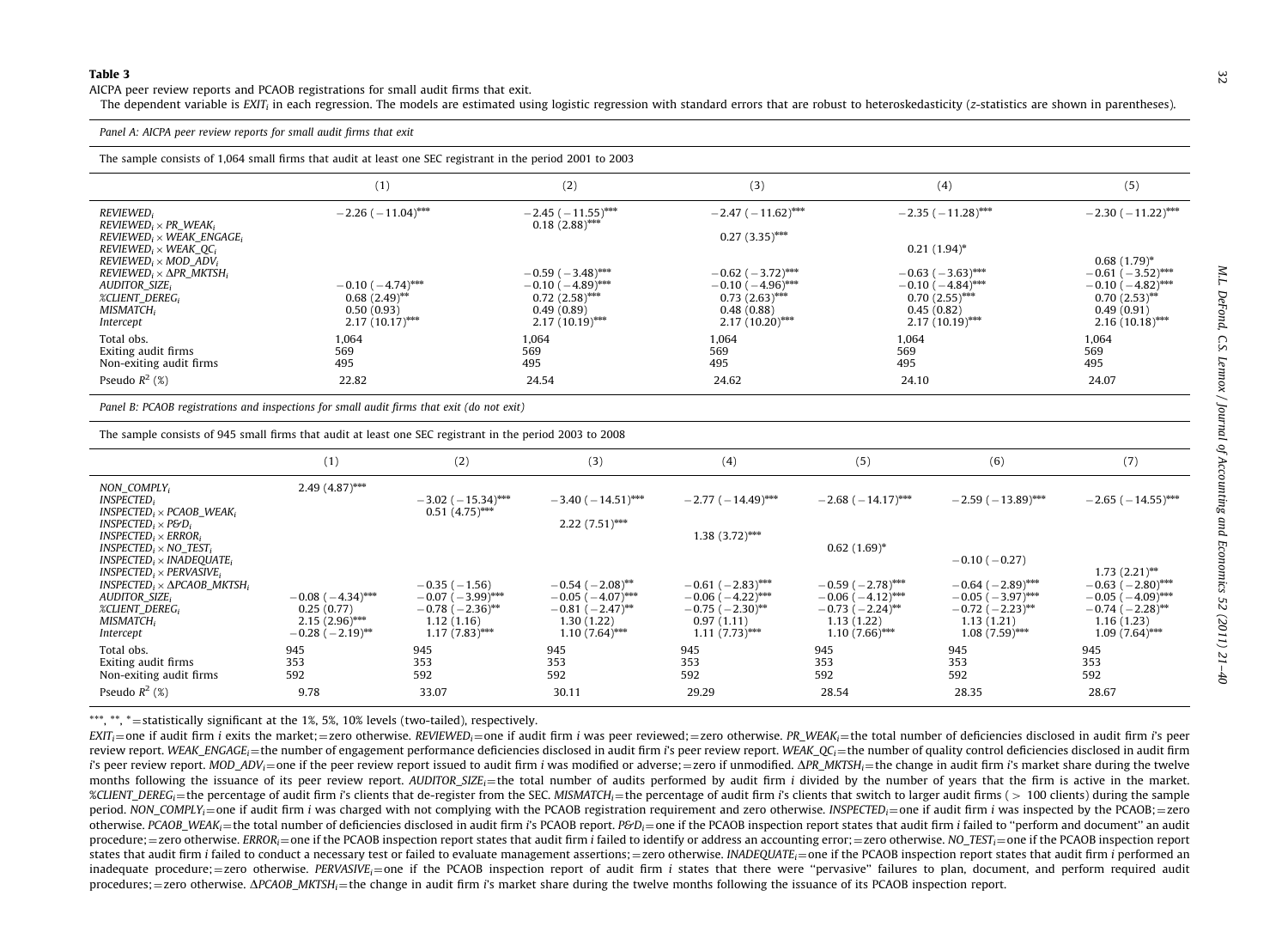no weaknesses in their inspection reports are less likely to exit (INSPECTED<sub>i</sub>), holding the auditor's market share constant (i.e.,  $\Delta PCAOB$  MKTSH<sub>i</sub>=0). In addition, the control variables found to be significant in Panel A of [Table 3](#page-11-0), are generally significant in Panel B.

Overall, the evidence in this section is consistent with the exiting audit firms supplying lower quality audits relative to the firms that remain in the market.<sup>16</sup> However, it does not provide direct evidence on whether audit quality improves following the exit of the small auditors. In the next section we test whether audit quality increases as a result of lower quality auditors exiting the market.

#### 4. Does audit quality improve after auditors exit the market?

#### 4.1. Research design

We use going-concern audit opinions to test whether audit quality improves for the clients of the exiting auditors under the successor auditors. Following prior research, we assume that a going-concern opinion (GC) is issued if the auditor has both discovered and reported a problem with the client's financial condition. We test whether exiting firms are less likely to issue GC opinions by estimating the coefficients in the following model:

$$
GC_{jt} = \beta_0 + \beta_1 (EXIT_{jt}) + \beta_2 (PRE\_EXIT_{jt}) + \beta_3 (AUDITOR\_SIZE_{jt}) + \beta_4 (ENTRY_{jt}) + \beta_5 (POST\_ENTERY_{jt}) + \beta_6 (CLIENT\_DEREG_{jt})
$$
  
+  $\beta_7 (OLD_{jt}) + \beta_8 (NEW_{jt}) + \beta_9 (LTA_{jt}) + \beta_9 (LOSS_{jt}) + \beta_{10} (REPORT\_LAG_{jt}) + \beta_{11} (CURRENT_{jt})$   
+  $\beta_{12} (LEVERAGE_{jt}) + \sum \beta (YEARDUMMIES) + \varepsilon$  (3)

where

| $GC_{it}$                | one if company $j$ receives a going-concern audit opinion in year $t$ and zero otherwise;                                                                                   |
|--------------------------|-----------------------------------------------------------------------------------------------------------------------------------------------------------------------------|
| $EXIT_{it}$              | one if company <i>j</i> is audited in year <i>t</i> by a firm that exits the market or by the successor firm and zero                                                       |
|                          | otherwise;                                                                                                                                                                  |
| $PRE\_EXIT_{it}$         | one if company $j$ is audited in year $t$ by a firm that exits the market and zero otherwise;                                                                               |
|                          | AUDITOR_SIZE <sub>it</sub> the total number of audits performed by company j's audit firm in year t;                                                                        |
| $ENTRY_{it}$             | one if company <i>j</i> is audited in year <i>t</i> by a firm that enters the market or by the predecessor firm and zero<br>otherwise;                                      |
| POST_ENTRY <sub>it</sub> | one if company $j$ is audited in year $t$ by a firm that enters the market and zero otherwise;                                                                              |
|                          | CLIENT_DEREG <sub>it</sub> one if company <i>j</i> issues its final financial statements in year <i>t</i> before becoming de-registered from the SEC<br>and zero otherwise: |
| $OLD_{it}$               | one if the audit is performed by an outgoing audit firm and zero if the audit is by a firm that will be<br>retained in the following year;                                  |
| $NEW_{it}$               | one if the audit is performed by a newly appointed audit firm and zero if the audit is by a retained<br>incumbent firm:                                                     |
| $LTA_{it}$               | $log$ of total assets for company <i>i</i> in year <i>t</i> ;                                                                                                               |
| $LOSS_{it}$              | one if company <i>j</i> reports a loss in year <i>t</i> and zero otherwise;                                                                                                 |
| REPORT_LAG <sub>it</sub> | number of days from the fiscal year-end to the auditor's signature date;                                                                                                    |
| $CURRENT_{it}$           | current assets divided by current liabilities;                                                                                                                              |
| $LEVERAGE_{it}$          | total liabilities divided by total assets;                                                                                                                                  |
|                          | YEAR DUMMIES dummy variables capturing each year in our analysis.                                                                                                           |

Our primary variable of interest is  $PRE\_EXIT_{it}$ , which captures the difference in GC rates between the exiting audit firms and their successor audit firms, for the clients of the exiting audit firms. To explain the interpretation of the coefficient on  $PRE\_EXIT_{it}$ , we present a hypothetical example. Suppose that Client Co. is audited by auditor X in the period before X exits the market. After X exits, Client Co. is audited by successor auditor S. The  $EXIT_{it}$  variable is coded one when Client Co. is audited by either X or S, and coded zero for all non-exiting clients. The PRE\_EXIT<sub>it</sub> variable equals one during the period when Client Co is audited by X, and zero otherwise. Thus, the coefficient on PRE\_EXIT<sub>it</sub> ( $\beta_2$ ) captures the difference in GC rates between the exiting and successor audit firms for the clients of the exiting audit firms. If audit quality is lower among the exiting auditors than their successors, we expect the exiting auditors are less likely to issue GC opinions (i.e.,  $\beta_2$  < 0). The  $EXIT_{it}$  variable controls for the characteristics of clients that are first audited by the exiting audit firms and then audited by the successor audit firms.

We include auditor size (AUDITOR\_SIZE<sub>it</sub>) because we expect smaller auditors to provide lower quality audits ([DeAngelo, 1981\)](#page-18-0). In addition, one reason audit quality may improve following the exodus of small auditors is that their successor firms are likely to be larger. In other words, if we find a significantly negative coefficient on  $PRE\_EXT_{i\upsilon}$ , it may partially be explained by the difference in size between exiting and successor auditors. We evaluate this explanation by

 $^{16}$  In untabulated tests we find no significant difference in audit quality between the firms that enter the market and the firms that do not enter. Therefore, for the sake of brevity, our focus is on the firms that exit the market rather than the firms that enter.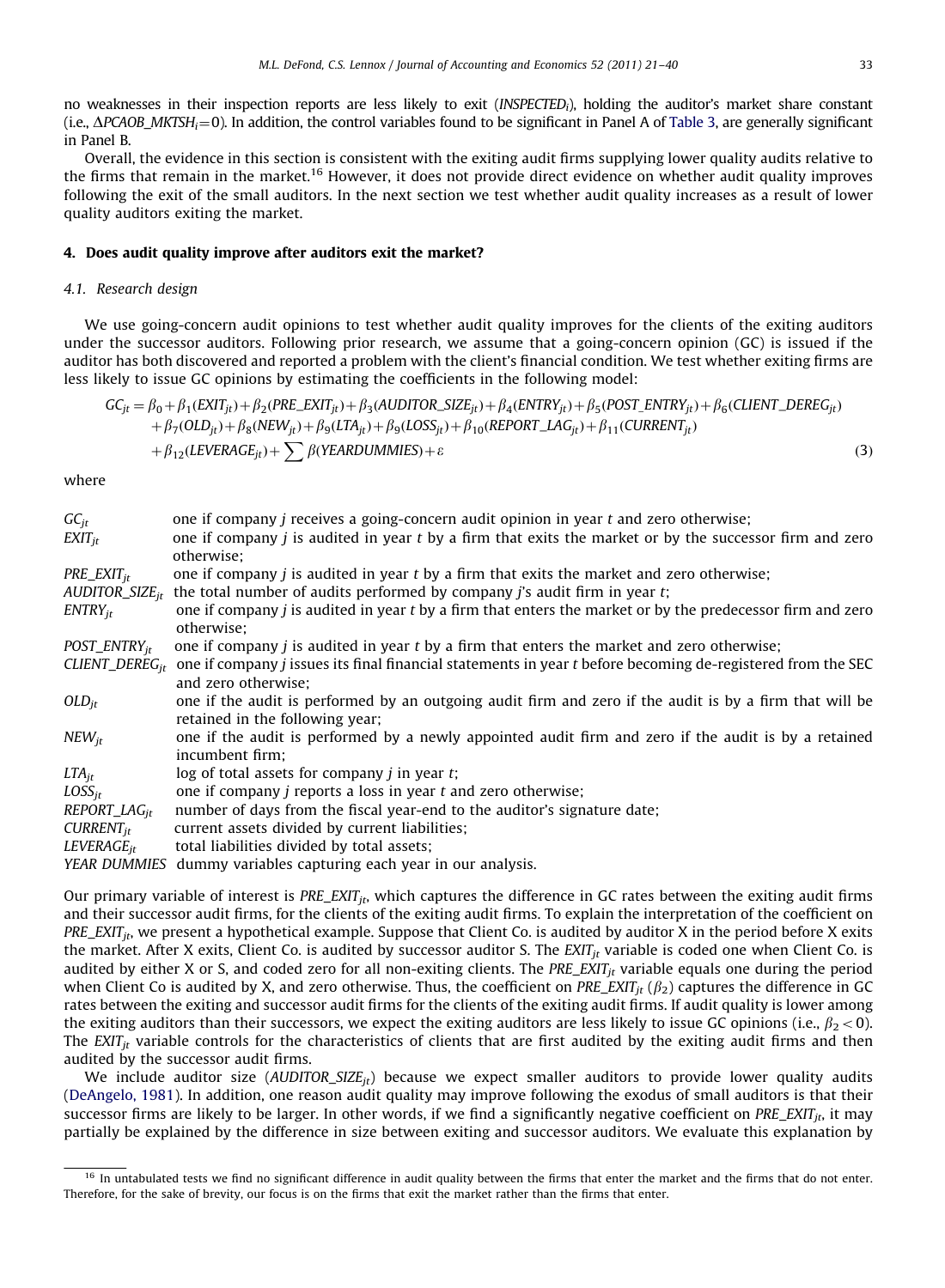comparing the coefficient on  $PRE\_EXIT_{it}$  in the GC regression before and after including auditor size as an independent variable. We expect larger negative coefficients for  $PRE\_EXIT_{it}$  in the models that do not control for auditor size if size is a channel through which the audit firm departures improve audit quality.

We control for whether the company de-registers from the SEC (CLIENT\_DEREG<sub>it</sub>) because de-registrations may be triggered by financial distress which increases the likelihood of a GC opinion. We also include variables to capture newly entering auditors since the successor auditors can also be new entrants. The  $ENTRY_{it}$  and POST\_ENTRY<sub>it</sub> variables are analogous to  $EXT_{it}$ and PRE\_EXIT<sub>it</sub> except that the comparison is between new entrants and their predecessors rather than exiting auditors and their successors. For example, suppose Client Co. is first audited by audit firm P, then new auditor E enters the market for the first time, succeeding P in auditing Client Co. The ENTRY $_{jt}$  variable equals one when Client Co. is audited by either P (the predecessor auditor), or E (the entering auditor), and zero otherwise. The POST\_ENTRY<sub>jt</sub> variable equals one when Client Co. is audited by E, and zero otherwise. The POST\_ENTRY $_{it}$  variable therefore captures the difference in GC rates between the entering audit firms and their predecessors. While we do not have signed predictions for the coefficients on  $ENTRY_{it}$  and  $POST\_ENTRY_{it}$ we include these variables as controls in case they are omitted correlated variables.

A potential alternative explanation for finding significant coefficients on PRE\_EXIT $_{it}$  and POST\_ENTRY<sub>it</sub> is that these variables pick up the effects of auditor changes. An auditor change occurs every time a client leaves an exiting auditor or engages a new entrant. To control for this potential confound we include the variable  $NEW_{it}$ , which equals one if the audit is performed by a newly appointed audit firm and zero otherwise; and  $OLD_{it}$ , which equals one if the audit is performed by a predecessor audit firm and zero otherwise. A newly appointed audit firm who is suspicious about the motive for an auditor change may be more likely to issue a GC opinion. If so, we will find a positive coefficient on  $NEW_{it}$ . Prior research finds that GC rates are abnormally high in the year prior to a change of auditor (e.g., [Chow and Rice, 1982\)](#page-18-0), so we expect a positive coefficient on  $OLD_{it}$ .

Importantly, we also include YEAR DUMMIES, which control for any economy-wide temporal changes in the issuance of going concern opinions over the period of our analysis. This is an important control in our setting because SOX may have incentivized auditors to become more conservative and increase their tendency to issue GC opinions over the period of our analysis. We also include several control variables commonly used in the literature on GC opinions, including the log of client total assets ( $LTA_{it}$ ), a dummy capturing losses (LOSS<sub>it</sub>), the report lag (REPORT\_LAG<sub>it</sub>), the current ratio (CURRENT<sub>it</sub>), and LEVERAGE<sub>it</sub>.

#### 4.2. Univariate tests

[Table 4](#page-14-0) provides descriptive statistics on the issuance of GC opinions in our sample. Panel A indicates that the GC rate is 48.44% for the small audit firms, 14.84% for the medium-sized audit firms, and 3.31% for the Big N firms. The GC rates of small audit firms are considerably higher because their clients are, on average, in poorer financial health. The relatively high GC rate for small firms increases the power of our tests because the going-concern reporting decision is highly salient for these audit firms.

Panel B reports univariate tests of whether the exiting firms are less likely than their successors to issue GC opinions. If the exiting firms are lower quality we expect their GC rates to be significantly lower. The results in Panel B strongly support this prediction. The GC rate is 52.58% for the exiting firms, compared with 61.24% for their successor firms. The difference is large and statistically significant ( $t$ -stat. $=$ -8.38).

Panel C compares the GC rates for the entering audit firms and their predecessors. The GC rate is 61.66% for the entering audit firms, compared with 63.50% for their predecessor audit firms, and the difference is insignificant. This suggests that entering audit firms do not provide higher quality audits compared with their predecessors.

Panel D reports the GC rates for all small audit firm observations after partitioning by the  $EXIT_{it}$  and  $ENTRY_{it}$  variables. GC rates are much higher for the exiting and successor firms, compared with the clients of all other small audit firms (56.88% versus 45.30%,  $t$ -stat. $=18.98$ ). Similarly, the GC rates are much higher for the newly entering auditors and their predecessor firms, compared with the clients of all other small firms  $(62.43\%)$  versus  $45.37\%$ ,  $t$ -stat. $=$   $24.23$ ). These results are consistent with the exiting and entering audit firms having clients that are in relatively poor financial condition. We control for this clientele effect by including  $EXIT_{it}$  and  $ENTRY_{it}$  as independent variables in the multivariate GC model (equation 3).

#### 4.3. Multivariate tests

[Table 5](#page-15-0) presents the results of estimating equation (3) for the clients of small audit firms. We begin in columns (1) and (2) by looking at our variables of interest, along with year dummy variables ( $N=33,533$ ). The sample drops to 26,456 in columns 3 and 4 because we require data in consecutive years in order to construct the  $OLD_{it}$  and  $NEW_{it}$  variables. In columns 5 and 6 we include additional control variables from the Audit Analytics database, dropping the sample to 15,239; and in columns 7 and 8 we include variables from Compustat, lowering the sample to 9,177.

All eight models find that the coefficient on PRE\_EXIT $_{it}$  is significantly negative, consistent with exiting auditors being less likely to issue GC opinions when compared with their successors. This is consistent with our univariate tests in Panel B of [Table 4](#page-14-0), and corroborates the [Table 3](#page-11-0) evidence that the exiting auditors are relatively low quality. We also find that the coefficient on auditor size (AUDITOR\_SIZE $_{jt}$ ) is significantly positive in all of the regressions in which it is included. This is consistent with the arguments in [DeAngelo \(1981\)](#page-18-0) that smaller audit firms offer lower quality audits compared with larger firms. Interestingly, the control for auditor size reduces the magnitude of the negative coefficient on PRE\_EXIT<sub>it</sub>. Thus, a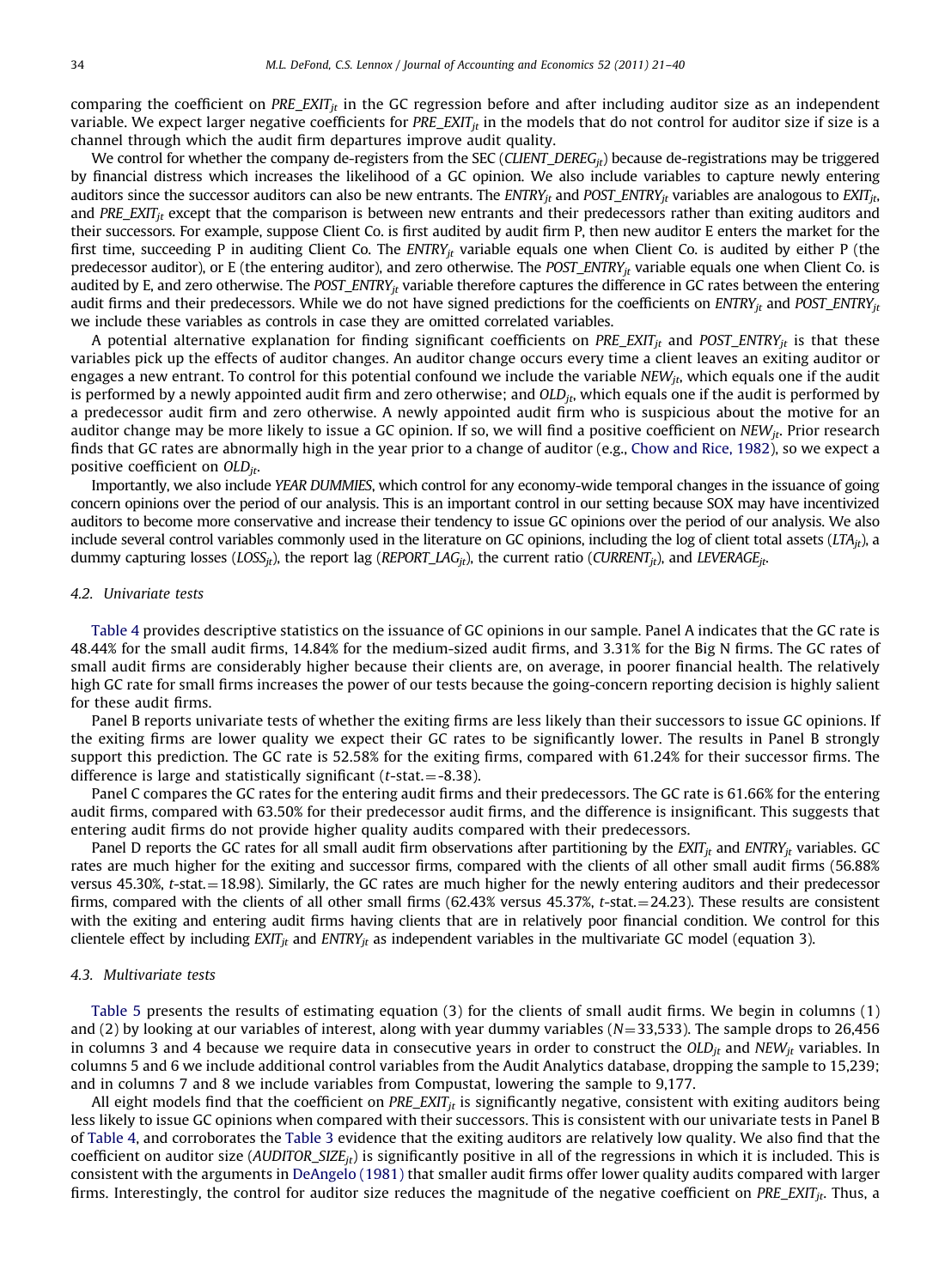#### <span id="page-14-0"></span>Table 4

Univariate tests of the auditor's propensity to issue going-concern opinions.

|                                                                                                                                                                                        | No. of audits              | % GC opinions          |  |  |  |  |  |  |
|----------------------------------------------------------------------------------------------------------------------------------------------------------------------------------------|----------------------------|------------------------|--|--|--|--|--|--|
| Panel A: Base rate for going-concern opinions issued by all audit firms                                                                                                                |                            |                        |  |  |  |  |  |  |
| Small audit firms<br>Medium-sized audit firms<br>Big N audit firms                                                                                                                     | 33,533<br>13,792<br>73,116 | 48.44<br>14.84<br>3.31 |  |  |  |  |  |  |
| Panel B: Going-concern rates for exiting audit firms and their successors ( $EXIT_{it}=1$ )                                                                                            |                            |                        |  |  |  |  |  |  |
| Exiting firms ( $PRE\_EXIT_{it} = 1$ )<br>Successor firms ( $PRE\_EXIT_{jt}=0$ )<br>Total<br>Test for significant difference in GC rates: $t$ -stat. $=$ $-$ 8.38***.                  | 4,580<br>4,528<br>9,108    | 52.58<br>61.24         |  |  |  |  |  |  |
| Panel C: Going-concern rates for entering audit firms and their predecessors ( $ENTRY_{it} = 1$ )                                                                                      |                            |                        |  |  |  |  |  |  |
| Entering firms ( <i>POST_ENTRY<sub>it</sub></i> =1)<br>Predecessor firms ( $POST\_ENTERY_{it} = 0$ )<br>Total<br>Test for significant difference in GC rates: $t$ -stat. $=$ $-$ 1.46. | 3,500<br>2,540<br>6,040    | 61.66<br>63.50         |  |  |  |  |  |  |
| Panel D: Going-concern rates for the clients of all small audit firms                                                                                                                  |                            |                        |  |  |  |  |  |  |
| Exiting and successor firms $(EXIT_{it}=1)$<br>Other small firms $(EXIT_{it}=0)$<br>Total<br>Test for significant difference in GC rates: $t$ -stat. = 18.98***                        | 9.108<br>24,425<br>33,533  | 56.88<br>45.30         |  |  |  |  |  |  |
| Entering and predecessor firms ( $ENTRY_{it} = 1$ )<br>Other small firms ( $ENTRY_{it} = 0$ )<br>Total                                                                                 | 6,040<br>27,493<br>33,533  | 62.43<br>45.37         |  |  |  |  |  |  |
| Test for significant difference in GC rates: $t$ -stat, = 24.23***                                                                                                                     |                            |                        |  |  |  |  |  |  |

\*\*\*=statistically significant at the 1% level (two-tailed).

 $EXIT_{jt}$ =one if company j is audited in year t by a firm that exits the market or by the successor firm; = zero otherwise. PRE\_EXIT<sub>jt</sub> = one if company j is audited in year t by a firm that exits the market; = zero otherwise. ENTRY<sub>it</sub> = one if company j is audited in year t by a firm that enters the market or by the predecessor firm; = zero otherwise. POST\_ENTRY<sub>it</sub> = one if company j is audited in year t by a firm that enters the market; = zero otherwise.

partial explanation for our finding that exiting auditors are less likely to issue GC opinions is that the exiting firms tend to be smaller than the auditors that remain in the market (as documented in [Table 3](#page-11-0)) and the smaller auditors are less likely to issue GC opinions (as shown in [Table 5](#page-15-0)). Thus, one reason audit quality improves is that clients switch from smaller (lower quality) exiting firms to larger (higher quality) successor firms.<sup>17</sup>

We also find that the coefficient on  $EXIT_{it}$  is significantly positive in each regression, consistent with the exiting audit firms having clients that are in poorer financial health. The coefficient on POST\_ENTRY $_{it}$  is insignificant, implying that the entering audit firms are no more likely than their predecessors to issue GC opinions. The coefficient on  $ENTRY_{it}$  is not significant once we include the additional control variables in columns 5 through 8.

The coefficients on the control variables are also generally significant in the expected directions. The CLIENT\_DEREG<sub>it</sub> variable has positive coefficients indicating that auditors are more likely to issue GC opinions in the final year prior to a client's de-registration from the SEC. This is consistent with companies de-registering when they become financially distressed as reflected in the auditor's issuance of a GC opinion. The coefficient on the dummy variable capturing the last year with the outgoing auditor  $(OLD_{it})$  is significantly positive in all of the models in which it is included, but the coefficient on the dummy capturing the new auditor  $(NEW_{it})$  is not significant once we include all of the control variables. This is consistent with outgoing auditors, but not incoming auditors, being more likely to issue GC opinions. The coefficients on client size (LTA<sub>it</sub>), the dummy for losses (LOSS<sub>it</sub>), the reporting lag (REPORT\_LAG<sub>it</sub>), the current ratio (CURRENT<sub>it</sub>), and leverage (LEVERAGE<sub>it</sub>) are all significant in the expected direction.

In summary, the analysis in [Table 5](#page-15-0) finds that exiting audit firms are significantly less likely to report going-concern problems when compared with their successors. This is consistent with the evidence in [Table 3](#page-11-0) that the exiting firms are lower quality.

<sup>&</sup>lt;sup>17</sup> As a robustness check we replace the continuous AUDITOR SIZE<sub>i</sub> variable with dummy variables indicating whether the auditor has just one client or more than ten clients. The results are virtually identical to those tabulated.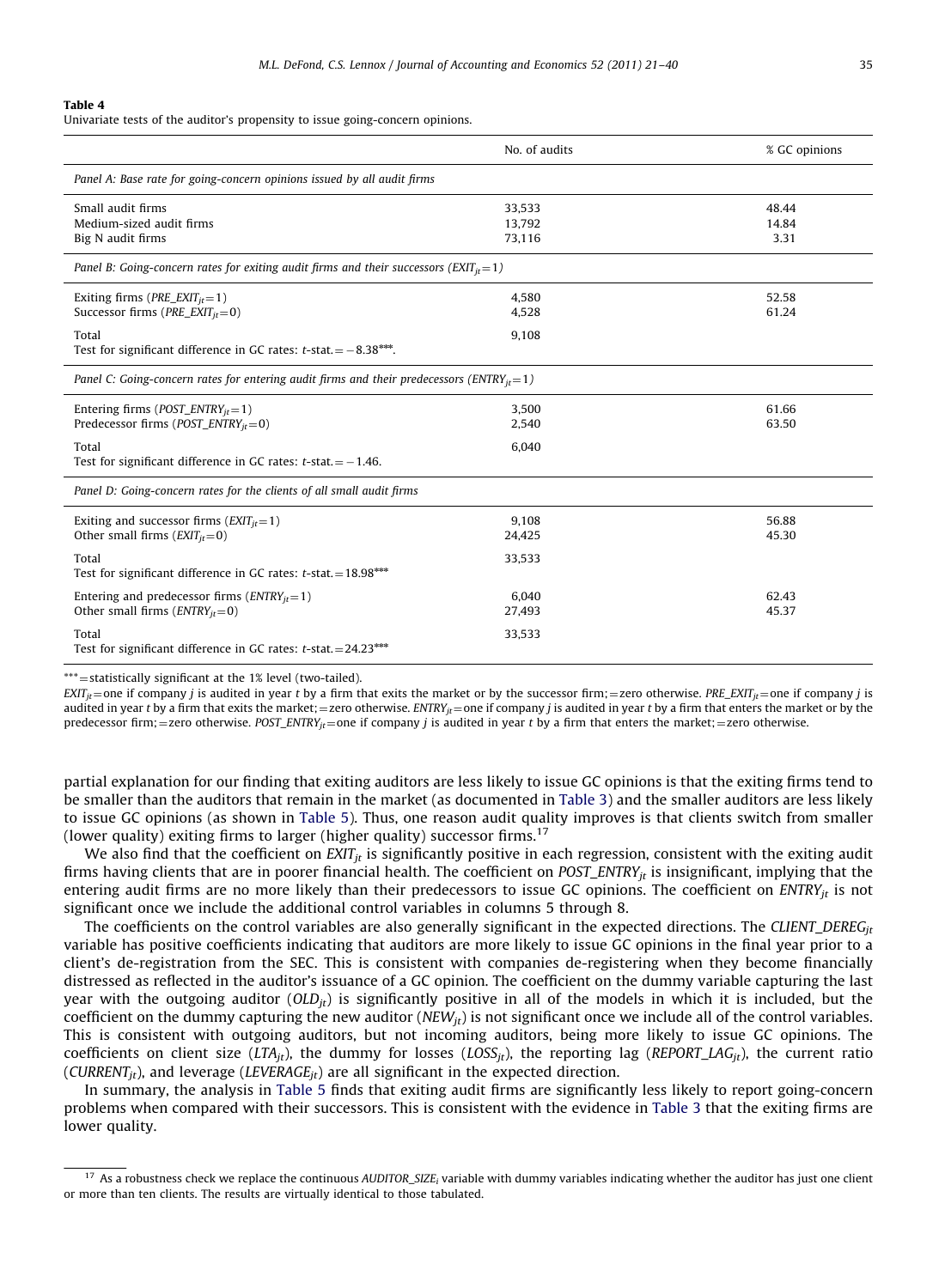#### <span id="page-15-0"></span>Multivariate tests of the auditor's propensity to issue going-concern opinions.

The dependent variable is  $GC_i$ . The models are estimated using logistic regression with standard errors that are robust to heteroskedasticity and clustered on each company (z-statistics are shown in parentheses).

|                                 | (1)                                                  | (2)                                        | (3)                                        | (4)                                        | (5)                                        | (6)                                        | (7)                                       | (8)                                       |
|---------------------------------|------------------------------------------------------|--------------------------------------------|--------------------------------------------|--------------------------------------------|--------------------------------------------|--------------------------------------------|-------------------------------------------|-------------------------------------------|
| $EXIT_{it}$<br>$PRE\_EXIT_{it}$ | $0.61(9.93)$ ***<br>$-0.38$ ( $-6.11$ <sup>***</sup> | $0.57(9.20)$ ***<br>$-0.22$ ( $-3.47$ )*** | $0.60(9.42)$ ***<br>$-0.54$ ( $-7.45$ )*** | $0.56(8.69)$ ***<br>$-0.38$ ( $-5.11$ )*** | $0.36(3.96)$ ***<br>$-0.58$ ( $-4.52$ )*** | $0.34(3.68)$ ***<br>$-0.48$ ( $-3.65$ )*** | $0.32(2.44)$ **<br>$-0.56$ ( $-3.03$ )*** | $0.30(2.29)$ **<br>$-0.49$ ( $-2.58$ )*** |
| AUDITOR_SIZE <sub>it</sub>      |                                                      | $0.01(11.81)$ ***                          |                                            | $0.01(9.81)$ **                            |                                            | $0.01(3.76)$ ***                           |                                           | $0.01(1.73)^*$                            |
| $ENTRY_{it}$                    | $0.75(9.96)$ ***                                     | $0.76(10.13)$ ***                          | $0.67(8.05)$ ***                           | $0.68$ $(8.14)$ ***                        | 0.13(1.09)                                 | 0.12(1.01)                                 | $-0.01$ ( $-0.04$ )                       | $-0.02$ ( $-0.09$ )                       |
| POST_ENTRY <sub>it</sub>        | $-0.12$ ( $-1.50$ )                                  | $-0.04$ ( $-0.57$ )                        | $-0.12$ ( $-1.40$ )                        | $-0.05$ ( $-0.55$ )                        | $-0.14(-1.02)$                             | $-0.07$ ( $-0.54$ )                        | $-0.21(-1.03)$                            | $-0.16(-0.78)$                            |
| CLIENT_DEREGit                  | $0.60(18.41)$ ***                                    | $0.61(18.42)$ ***                          | $0.76(19.52)$ ***                          | $0.77(19.66)$ ***                          | $1.00(9.91)$ ***                           | $1.00(9.94)$ ***                           | $1.04(6.68)$ ***                          | $1.03(6.61)$ ***                          |
| $OLD_{it}$                      |                                                      |                                            | $0.67$ (18.26)***                          | $0.68$ $(18.50)$ ***                       | $0.26$ $(4.03)$ ***                        | $0.27(4.12)$ ***                           | $0.22$ $(2.16)$ <sup>**</sup>             | $0.22$ $(2.20)$ **                        |
| $NEW_{it}$                      |                                                      |                                            | $0.24(7.71)$ ***                           | $0.24(7.77)$ ***                           | $0.18(3.29)$ ***                           | $0.18(3.32)$ ***                           | 0.06(0.79)                                | 0.06(0.77)                                |
| $LTA_{it}$                      |                                                      |                                            |                                            |                                            | $-0.53$ ( $-23.87$ )***                    | $-0.53$ ( $-23.82$ )***                    | $-0.58$ ( $-17.83$ )***                   | $-0.58$ ( $-17.97$ )***                   |
| $Loss_{it}$                     |                                                      |                                            |                                            |                                            | $1.98(27.11)$ ***                          | $1.98$ $(26.95)$ ***                       | $1.90(18.34)$ ***                         | $1.89(18.20)$ ***                         |
| REPORT_LAG <sub>it</sub>        |                                                      |                                            |                                            |                                            | $0.001(2.74)$ ***                          | $0.001(2.87)$ ***                          | $0.002$ $(2.58)$ ***                      | $0.002$ $(2.65)$ ***                      |
| $CURRENT_{it}$                  |                                                      |                                            |                                            |                                            |                                            |                                            | $-0.10$ ( $-5.43$ )***                    | $-0.10$ ( $-5.45$ )***                    |
| $LEVERAGE_{it}$                 |                                                      |                                            |                                            |                                            |                                            |                                            | $0.34(3.27)$ ***                          | $0.34(3.27)$ ***                          |
| <b>YEAR DUMMIES?</b>            | Yes                                                  | Yes                                        | Yes                                        | Yes                                        | Yes                                        | Yes                                        | Yes                                       | Yes                                       |
| N                               | 33,533                                               | 33,509                                     | 26,456                                     | 26,456                                     | 15,239                                     | 15,239                                     | 9,177                                     | 9,177                                     |
| Pseudo $R^2$ (%)                | 2.92                                                 | 3.38                                       | 4.39                                       | 5.14                                       | 42.89                                      | 43.04                                      | 47.22                                     | 47.27                                     |

\*\*\*, \*\*, \*=statistically significant at the 1%, 5%, 10% levels (two-tailed), respectively.

 $GC_{it}$  = one if company j receives a going-concern opinion in year t; = zero otherwise. EXIT<sub>it</sub> = one if company j is audited in year t by a firm that exits the market or by the successor firm; = zero otherwise.  $PRE$  EXIT<sub>it</sub> = one if company *i* is audited in year t by a firm that exits the market; = zero otherwise. ENTRY<sub>it</sub> = one if company *i* is audited in year t by a firm that enters the market or by the predecessor firm; = zero otherwise. POST\_ENTRY<sub>it</sub> = one if company *i* is audited in year t by a firm that enters the market; = zero otherwise. AUDITOR\_SIZE<sub>it</sub> = the total number of audits performed by company *i*'s audit firm in year t. CLIENT\_DEREG<sub>it</sub> = one if company i issues its final financial statements in year t and the company subsequently becomes de-registered from the SEC; = zero otherwise. OLD<sub>it</sub> = one if the audit is performed by an outgoing audit firm; = zero if the audit is by a firm that will be retained in the following year. NEW<sub>it</sub> = one if the audit is performed by a newly appointed audit firm; = zero if the audit is by a retained incumbent firm. LTA $_{it}$ =log of total assets for company j in year *t. LOSS<sub>it</sub>=one if company j reports a loss* in year *t;* =zero otherwise. REPORT\_LAG<sub>it</sub>=number of days from the fiscal year-end to the auditor's signature date. CURRENT<sub>it</sub> = current assets divided by current liabilities. LEVERAGE<sub>it</sub> = total liabilities divided by total assets.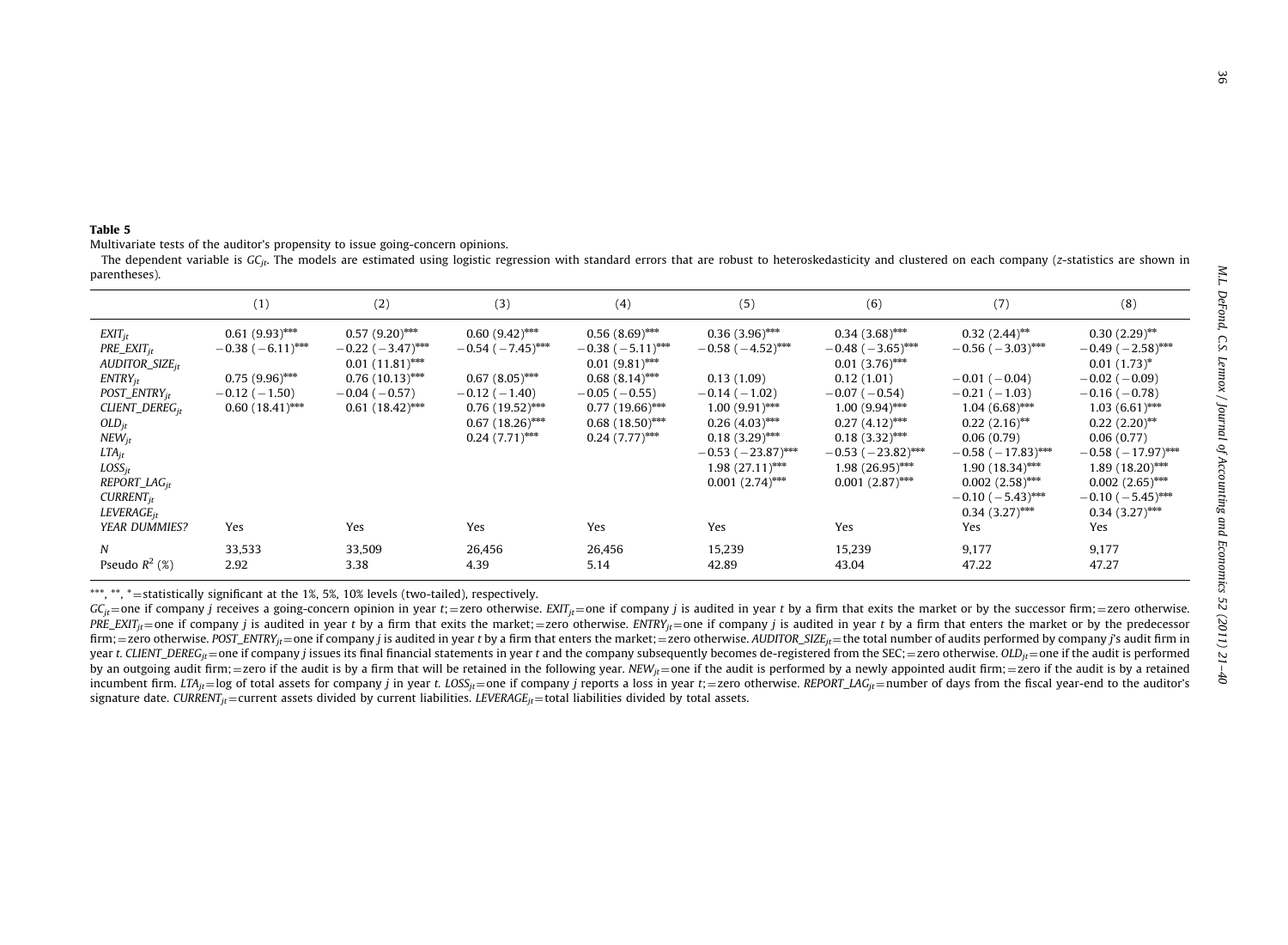### 4.4. Supply-side versus demand-side effects

A variety of SOX-related changes provide incentives for clients to avoid low quality audit firms. For example, SOX requires managers to sign off on the veracity of the financial statements and it imposes greater penalties on managers that misreport. This may result in a stronger demand for high quality audits, causing clients to shift away from lower quality auditors. SOX-related changes also provide incentives for low quality audit firms to withdraw from the SEC market. For example, SOX requires audit firms to register with the PCAOB and undergo inspections. Thus, SOX likely reduces the supply of low quality auditors at the same time as it increases the demand by clients for high quality audits. Our results likely reflect both the increase in the demand for audit quality as well as the reduction in supply of low quality auditors. For our purposes, these shifts in demand and supply result in the same outcome, i.e., lower quality auditors exit the market.

If audit firm exits are mainly driven by a stronger client demand for high quality audits, then we expect a relatively high frequency of clients dismissing the low quality auditors that exit the market. On the other hand, if audit firm exits are mainly driven by a decline in supply of low quality auditors, then we expect a relatively high frequency of resignations among the exiting auditors. Thus, we compare the percentage of auditor changes that are attributable to resignations versus dismissals. If our  $E X I T_i$  variable is primarily capturing the supply-side effects of SOX then we expect a positive association between the EXIT<sub>i</sub> variable and the fraction of auditor changes that are attributable to resignations rather than dismissals.

Using the auditor changes file in Audit Analytics we find that 878 of the 1,233 small audit firms in our sample experience at least one auditor change in the period 2001–2008. Of these 878 auditors, 416 firms exit the market whereas 462 firms do not. Auditor changes are unrecorded for 191 exiting audit firms because many small companies fail to file an 8-K disclosing the auditor change [\(Ettredge et al., forthcoming\)](#page-18-0). For each auditor, we construct a variable  $(XRESIGN_i)$ that equals the number of resignations divided by the total number of auditor changes in which the outgoing auditor is firm i.

In untabulated analysis we find that the mean value of *&RESIGN<sub>i</sub>* is 44.3% among the exiting audit firms and 34.6% among the non-exiting audit firms, and the difference is highly significant (t-stat. $=4.04$ ). This suggests that our EXIT<sub>i</sub> variable at least partially captures a supply side phenomenon in which the exiting audit firms resign from their clients. Overall, our analysis of auditor resignations and client dismissals suggests that the exiting audit firms are more likely to resign from their clients than the non-exiting audit firms, consistent with a supply side effect explaining the large exodus of audit firms. However, we cannot rule out the possibility that there is also an increase in the demand for audit quality following SOX.

# 5. Sensitivity tests

#### 5.1. Clients that de-register

As shown in Panel C of [Table 1](#page-5-0), there are 96 exiting audit firms that become inactive in the same year that they lose all their clients through SEC de-registration. To ensure that client de-registrations do not drive our results we re-estimate all of the models after dropping these 96 audit firms. The results are qualitatively unchanged. In another sensitivity test, we replace the  $\mathcal{ZCLENT}\_DEREG_i$  variable in [Table 3](#page-11-0) with a dummy variable that is coded one if the audit firm loses all of its clients through de-registration from the SEC, and zero otherwise. This dummy variable controls for the fact that an audit firm ceases to be active if it loses all of its clients. Replacing *%CLIENT\_DEREG<sub>i</sub>* with the dummy variable again yields results that are qualitatively unchanged.

#### 5.2. Voluntary and involuntary exits

Thirteen of the exiting auditors have their applications denied by the PCAOB and another four have their registrations revoked. Because these exits are not voluntary, our argument that SOX made it less cost-beneficial to audit public companies may not explain why these auditors leave the market. We therefore re-estimate the regression models after dropping these 17 auditors, and find that our results are qualitatively unchanged. Thus, our results are not driven by the inclusion of audit firms that exit involuntarily.

#### 5.3. Audit firms that exit through being acquired

Some audit firms exit through being acquired by other auditing firms and it is unclear how such exits affect audit quality. On one hand, merged firms are larger and larger audit firms have stronger incentives to supply high quality audits ([DeAngelo, 1981\)](#page-18-0). Consistent with this argument, [Chan and Wu \(2011\)](#page-18-0) provide compelling evidence that audit firm mergers lead to higher quality auditing in China. On the other hand, the employees of the exiting firm may continue to perform sub-standard audits for the clients that they audited before the merger took place.

To gauge the effect of audit firm mergers on our results, we re-estimate all our models after dropping mergers from the estimation samples. We identify audit firm mergers and acquisitions from the Public Accounting Report (PAR), which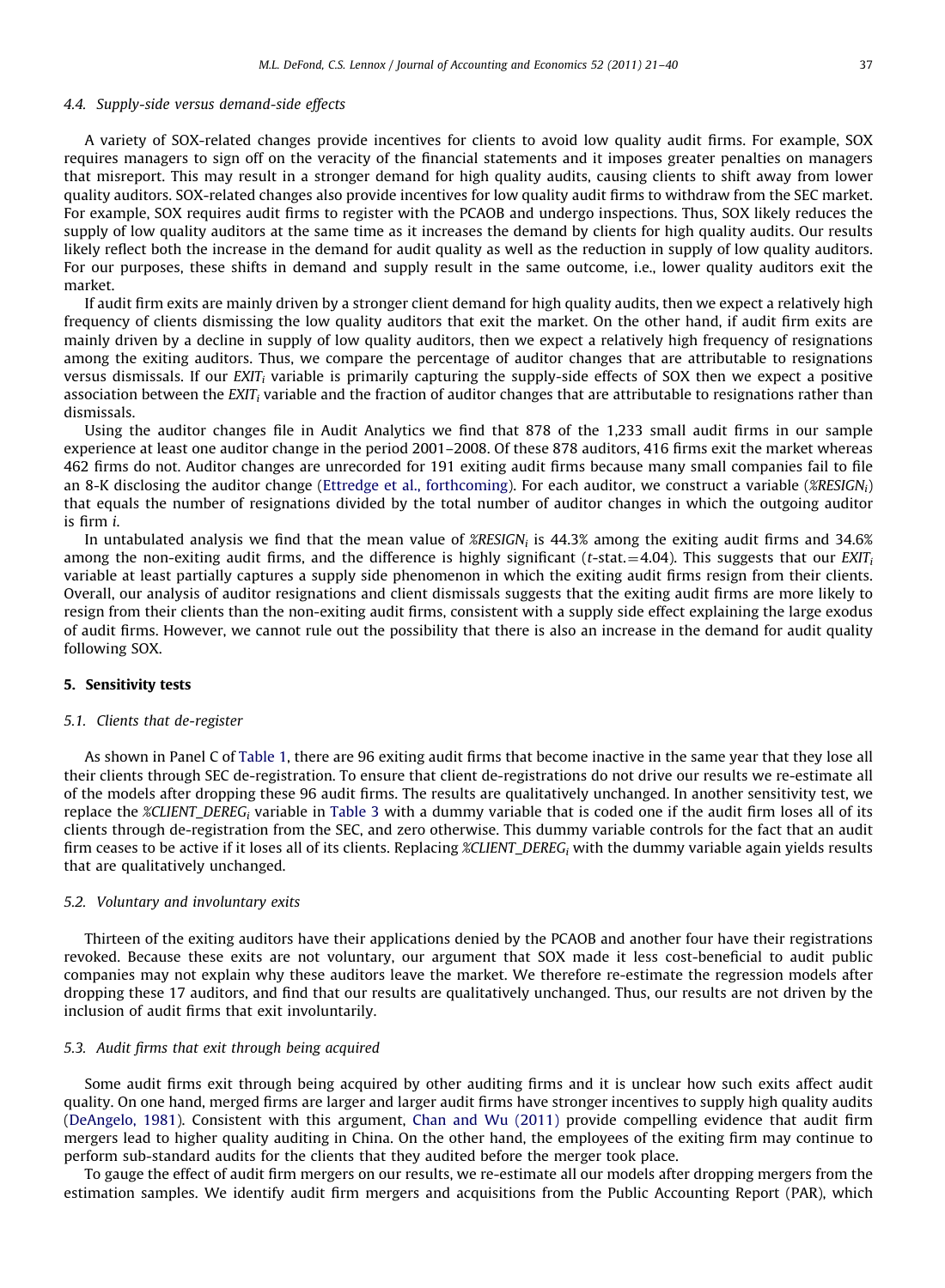publishes all merger and acquisition transactions that involve auditors of public companies. We verify the completeness of this data by comparing to the audit firm acquisitions disclosed in companies' 8-K filings when there is a change of auditor. We also perform an extensive search for mergers and acquisitions using the PCAOB's list of audit firm name changes since mergers often result in name changes. Of the 607 audit firms that exit the market (Panel A of [Table 1\)](#page-5-0), we find that 79 are acquired by another auditor. After dropping these firms from our analysis, our results remain qualitatively unchanged. Thus, our results are not driven by firms that exit through merger.

## 5.4. Analyzing the smallest audit firms

The exiting audit firms are typically very small since 95% of them have fewer than ten SEC clients (see Panel E, [Table 1](#page-5-0)). This suggests that our cut-off for small audit firms (i.e., less than 100 clients) may be too large to really capture the typical exiting firm. Therefore, we re-run the regressions after dropping all the auditors that have ten or more SEC clients. The significance levels in this smaller estimation sample are qualitatively unchanged except that the REVIEWED<sub>i</sub>  $\times$  MOD\_ADV<sub>i</sub> variable is no longer significant in Column (3) of [Table 3](#page-11-0). Therefore, our main findings are generally robust when we restrict the sample to the very small audit firms.

# 5.5. Audit firm size

In the tabulated tests we rely on the number of SEC audits to measure audit firm size because assets and fees data are not available for many of the companies in our sample. In sensitivity tests, we use alternative audit firm size variables that reflect both the number of SEC engagements and the size of those engagements. We first replace the missing values for clients' total assets and audit fees with zero. The first alternative measure of audit firm size equals the log of (one plus) the aggregate assets audited by firm i. The second measure is the same except we use aggregate audit fees rather than aggregate assets. Our primary results remain qualitatively unchanged when we use these two alternative constructs for audit firm size.

# 5.6. Auditors who are active for less than three years

Because peer reviews are required just once every three years, it is conceivable that some of the 318 auditors coded as not receiving a peer review (i.e., REVIEWED<sub>i</sub>=0) may have intended to be reviewed but had simply not been in the market for long enough to receive their first peer review. However, 70 of these 318 audit firms were active for all three years (2001–2003) during the AICPA regime and are still not reviewed. Thus, these 70 audit firms were unambiguously avoiding a peer review by the AICPA. Therefore, we rerun our analysis in [Table 3,](#page-11-0) Panel A after coding only these 70 firms as  $REVIEWED<sub>i</sub>=0$ . The revised results in Col. (1) of [Table 3](#page-11-0) continue to indicate a highly significant and negative association between REVIEWED; and the audit firm's decision to exit the market. The conclusions for our other variables are also unchanged.

# 5.7. The effects of changes in company performance on GC opinions

A potential limitation of our analysis in [Table 5](#page-15-0) is that the auditor's decision to issue a GC opinion may be associated with shocks to company performance that are not captured in our model, which only controls for levels of client performance. Therefore, we rerun the GC regression in [Table 5](#page-15-0) after adding variables to capture changes in: company size ( $\Delta L T A_{it}$ ), profitability ( $\Delta ROA_{it}$ ), the current ratio ( $\Delta CURRENT_{it}$ ), and leverage ( $\Delta LEVERAGE_{it}$ ). While including these variables reduces our sample size, we continue to find significant negative coefficients on PRE\_EXIT<sub>it</sub>. In addition, the change variables are generally insignificant.

# 5.8. The effects of PCAOB inspections on GC opinions

[Gramling et al. \(2011\)](#page-18-0) finds that non-Big 4 auditors are more likely to issue GC opinions after they receive PCAOB inspection reports that disclose deficiencies. Thus, to test whether our findings with respect to GC opinions are driven by the effects of PCAOB inspections, we re-run the analysis in [Table 5](#page-15-0) after including variables that capture: (1) whether the audit occurs within three years following a PCAOB inspection (POST\_INSPECTION<sub>it</sub>), (2) whether the audit occurs within three years prior to a PCAOB inspection (PRE\_INSPECTION $_{it}$ ), and (3) each of these terms interacted with PCAOB\_WEAK $_{it}$ , (i.e., the number of weaknesses reported in the inspection report). We continue to find significant negative coefficients on  $PRE\_EXIT_{it}$  after including these new variables.

#### 5.9. The effects of litigation risk on auditor exits

[Shu \(2000\)](#page-19-0) finds that auditor resignations are related to litigation risk. Therefore, we re-run our analysis in [Table 3](#page-11-0), Panels A and B, after including six litigation risk factors found significant in [Shu \(2000\),](#page-19-0) measured at the audit firm level: membership in industries that have high litigation risk (%HI\_RISK<sub>i</sub>), client size (CLIENT\_SIZE<sub>i</sub>), losses (%LOSS<sub>i</sub>), profitability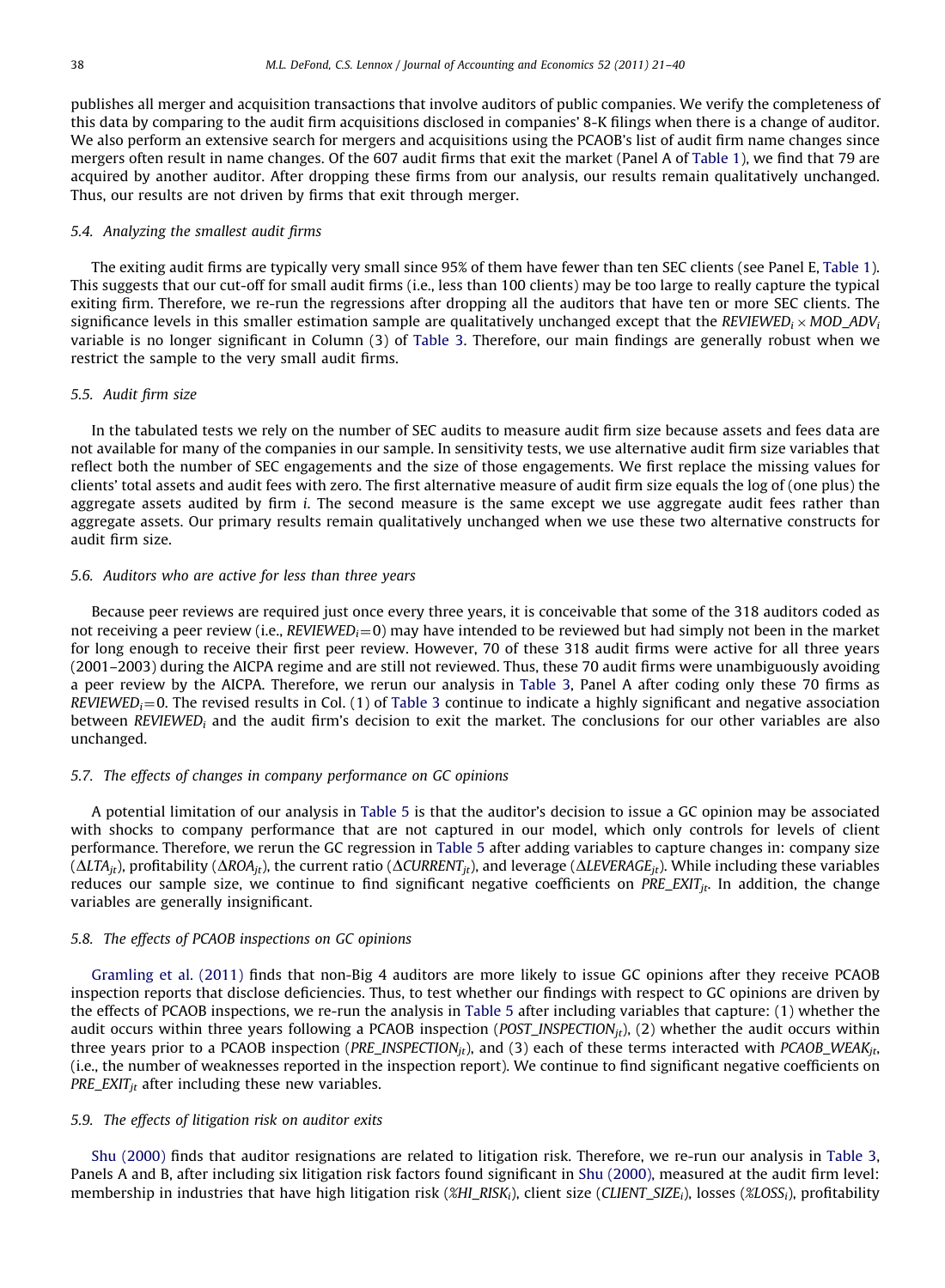<span id="page-18-0"></span> $(ROA<sub>i</sub>)$ , the ratio of inventory to total assets (INV RATIO<sub>i</sub>), the ratio of receivables to total assets, (REC RATIO<sub>i</sub>), and sales growth (SALES GROWTH<sub>i</sub>).<sup>18</sup> Our primary results remain qualitatively unchanged after including these variables. The coefficients on the litigation variables are insignificant, suggesting that litigation risk is not a factor that explains why many small auditors exit the market. Thus, litigation risk does not explain the exits in our sample even though it is an important factor in the resignations setting examined in [Shu \(2000\)](#page-19-0). We note, however, that this is not surprising given the difference between resignations and exits. Specifically, an exit involves the auditor choosing to abandon the SEC market entirely whereas resignations include auditors who selectively avoid high-risk clients while remaining in the market for public company audits.

# 6. Conclusions

We document that following the passage of SOX, the number of audit firms with fewer than one hundred clients falls by approximately one-half, and client concentration among these auditors more than doubles. The primary objective of this study is to test whether this large structural change in the market for small auditors impacts audit quality. We find that the exiting audit firms are more likely to receive unfavorable peer review or inspection reports, and have a greater likelihood of avoiding peer reviews and inspections. This is consistent with the exiting auditing firms being lower quality suppliers.

We gather corroborating evidence on whether audit quality has improved for the clients of the exiting auditors by comparing the propensity of the exiting firms and their successors to issue GC opinions. We find that the successor auditors are more likely than the exiting auditors to issue GC audit opinions to the clients of the exiting auditors. This is consistent with the exiting firms providing lower quality audits than their successors. We conclude that while the PCAOB inspections are intended to improve audit quality primarily through the remediation of poor audit practices, they also improve audit quality by incentivizing the lower quality auditors to exit the market.

We acknowledge that our conclusions are dependent on the reliability of our proxies for audit quality. In particular, we assume that low quality auditing is captured by the audit firm's avoidance of AICPA peer reviews or failure to register with the PCAOB, and that lower quality auditors are more likely to have reported weaknesses when they are reviewed or inspected. We also assume that lower quality auditors are more likely to yield to client pressure by issuing fewer GC opinions.

#### References

Anantharaman, D., 2007. How objective is peer review? Evidence from self-regulation of the accounting profession. Working Paper, Columbia University. Carcello, J., Mastrolia, S., 2008. The effect of PCAOB inspections on Big 4 audit quality. Working Paper, University of Tennessee.

- Casterella, J., Jensen, K., Knechel, W., 2009. Is self-regulated peer review effective at signaling audit quality? The Accounting Review 84, 713–735.
- Chan, K.-H, Wu, D., 2011. Aggregate quasi-rents and auditor independence: evidence from audit firm mergers in China. Contemporary Accounting Research 28, 175–213.
- Chow, C., Rice, S., 1982. Modified audit opinions and auditor switching. The Accounting Review 57, 326–335.

Craswell, A.T., Stokes, D.J., Laughton, J., 2002. Auditor independence and fee dependence. Journal of Accounting and Economics 33, 253–275. Daugherty, B., Tervo, W., 2008. PCAOB inspections of smaller CPA firms: the perspective of inspected firms. Working Paper, Murray State University.

DeAngelo, L., 1981. Auditor size and audit quality. Journal of Accounting and Economics 3, 183–199.

DeFond, M., Raghunandan, K., Subramanyam, K.R., 2002. Do non-audit service fees impair auditor independence? Evidence from going concern audit opinions. Journal of Accounting Research 40, 1247–1274.

Engel, E., Hayes, R.M., Wang, X., 2007. The Sarbanes-Oxley Act and firms' going-private decisions. Journal of Accounting and Economics 44, 116–145.

Ettredge, M.L., Johnstone, K., Stone, M.S., Wang, Q., The effects of company size, corporate governance quality, and bad news on disclosure compliance. Review of Accounting Studies, forthcoming.

Farrell, J., Shabad, H., 2005. The focus of future PCAOB auditor inspections. CPA Journal 75, 9.

Gao, F., Wu, J., Zimmerman, J., 2009. Unintended consequences of granting small firms Exemptions from securities regulation: evidence from the Sarbanes-Oxley Act. Journal of Accounting Research 47, 459–506.

Gunny, K., Zhang, T., 2009. PCAOB inspection reports and audit quality. Working Paper, University of Colorado at Boulder and Singapore Management University.

Gramling, A.A., Krishnan, J., Zhang, Y., 2011. PCAOB inspections of small accounting firms and auditor reporting decisions. Working Paper, Kennesaw State University.

Hilary, G., Lennox, C., 2005. The credibility of self-regulation: evidence from the accounting profession's peer review program. Journal of Accounting and Economics 40, 211–229.

Hostak, P., Karaoglu, E., Lys, T., Yang, Y., 2008. An examination of the impact of the Sarbanes-Oxley Act on the attractiveness of US capital markets for foreign firms. Working Paper, Northwestern University.

Lennox, C., Pittman, J., 2010. Auditing the auditors: evidence on the recent reforms to the external monitoring of audit firms. Journal of Accounting and Economics 49, 84–103.

Leuz, C., Triantis, A., Wang, T.Y., 2008. Why do firms go dark? Causes and economic consequences of voluntary SEC deregistrations. Journal of Accounting and Economics 45, 181–208.

Louis, H., 2005. Acquirers' abnormal returns and the non-Big 4 auditor clientele effect. Journal of Accounting and Economics 40, 75–99.

Piotroski, J.D., Srinivasan, S., 2008. Regulation and bonding: the Sarbanes-Oxley Act and the flow of international listings. Journal of Accounting Research 46, 383–425.

<sup>&</sup>lt;sup>18</sup> Unlike [Shu \(2000\),](#page-19-0) we do not include market based measures of litigation risk because the vast majority of our sample companies are not covered on CRSP.